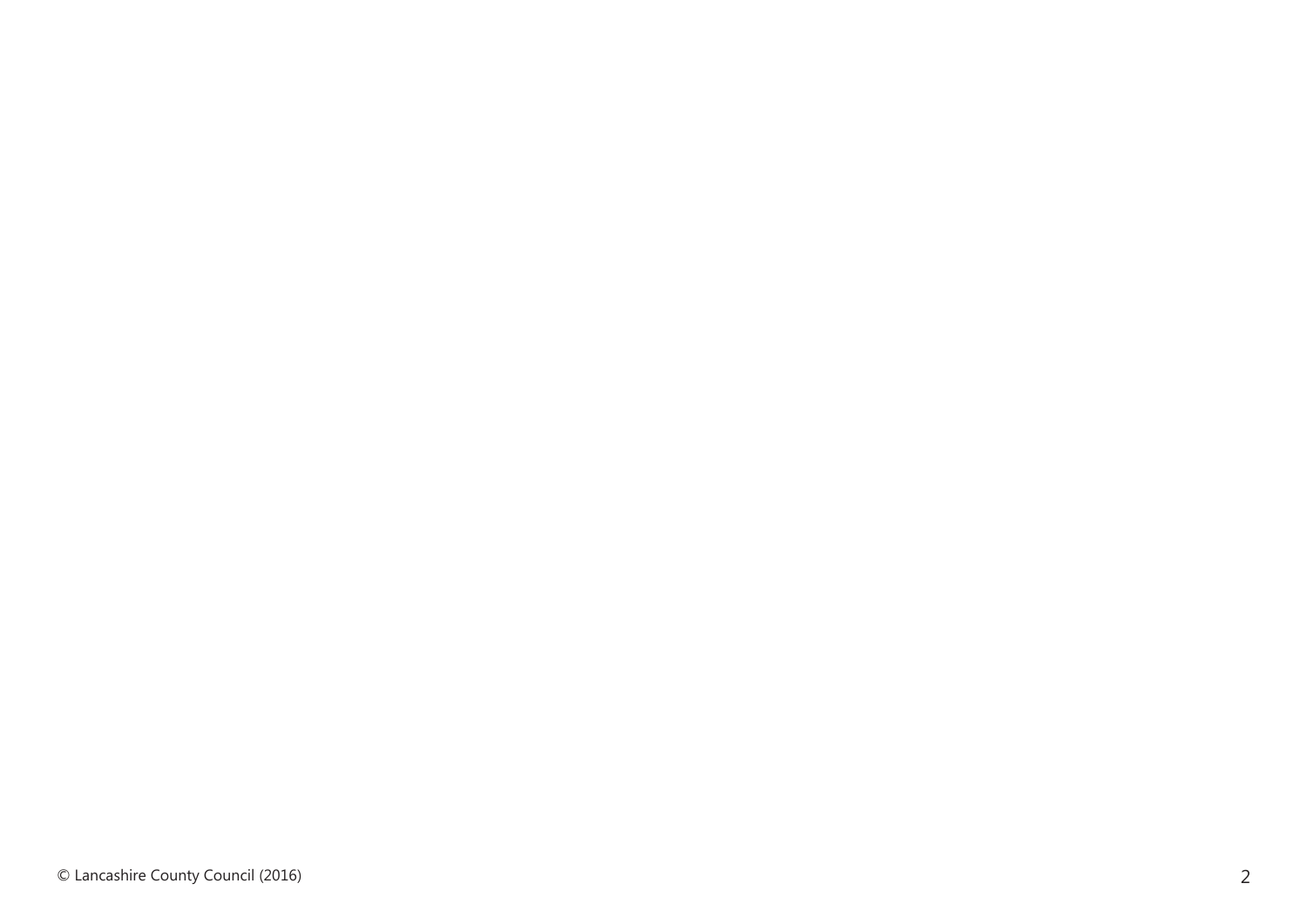### **What are Learning and Progression Steps (LAPS)?**

The Learning and Progression Steps are designed to scaffold the learning required in order to meet the expectations of the National Curriculum. Statements in the Lancashire Key Learning for Reading document have been broken down into smaller steps to support teachers in planning appropriate learning opportunities. These key pieces of learning will support pupils in becoming effective and reflective independent readers.

#### **Where have they come from?**

The Learning and Progression Steps (LAPS) have been derived from the *Lancashire Key Learning in Reading* statements, identified primarily from the National Curriculum 2014 programmes of study.

### **How are they different from the** *Key Learning* **Statements?**

The Learning and Progression Steps (LAPS) are smaller, progressive steps which support learning towards the *Key Learning in Reading* expectations. LAPS are numerically ordered from LAP 1 to LAP 3, to reflect the gradual development of the skill/s involved.

### **How are they different from the Key Learning Indicators of Performance (KLIPs)?**

The Key Learning Indicators of Performance (KLIPs) document is an assessment tool. The Learning and Progression Steps (LAPS) document is a planning tool and is not intended to be used for summative assessment purposes.

### **Does LAP 1 mean a child is 'entering', LAP 2 'developing' and LAP 3 'secure'?**

No. The terms 'entering', 'developing' and 'secure' are used in Lancashire's assessment approach, KLIPs, as summative judgements in relation to age related expectations. Definitions for these terms can be found in the introduction to the KLIPs document.

### **How might** *Learning and Progression Steps (LAPS) in Reading* **be useful?**

*Learning and Progression Steps* (LAPS) may be used in a number of ways.

For whole class teaching, LAPS may be used to support differentiation. When planning Guided Reading, it may be appropriate to use LAPS statements to inform learning objectives for a session or number of sessions. In order to ensure that gaps in learning are addressed, teachers may find it helpful to use different LAPS grids for different groups.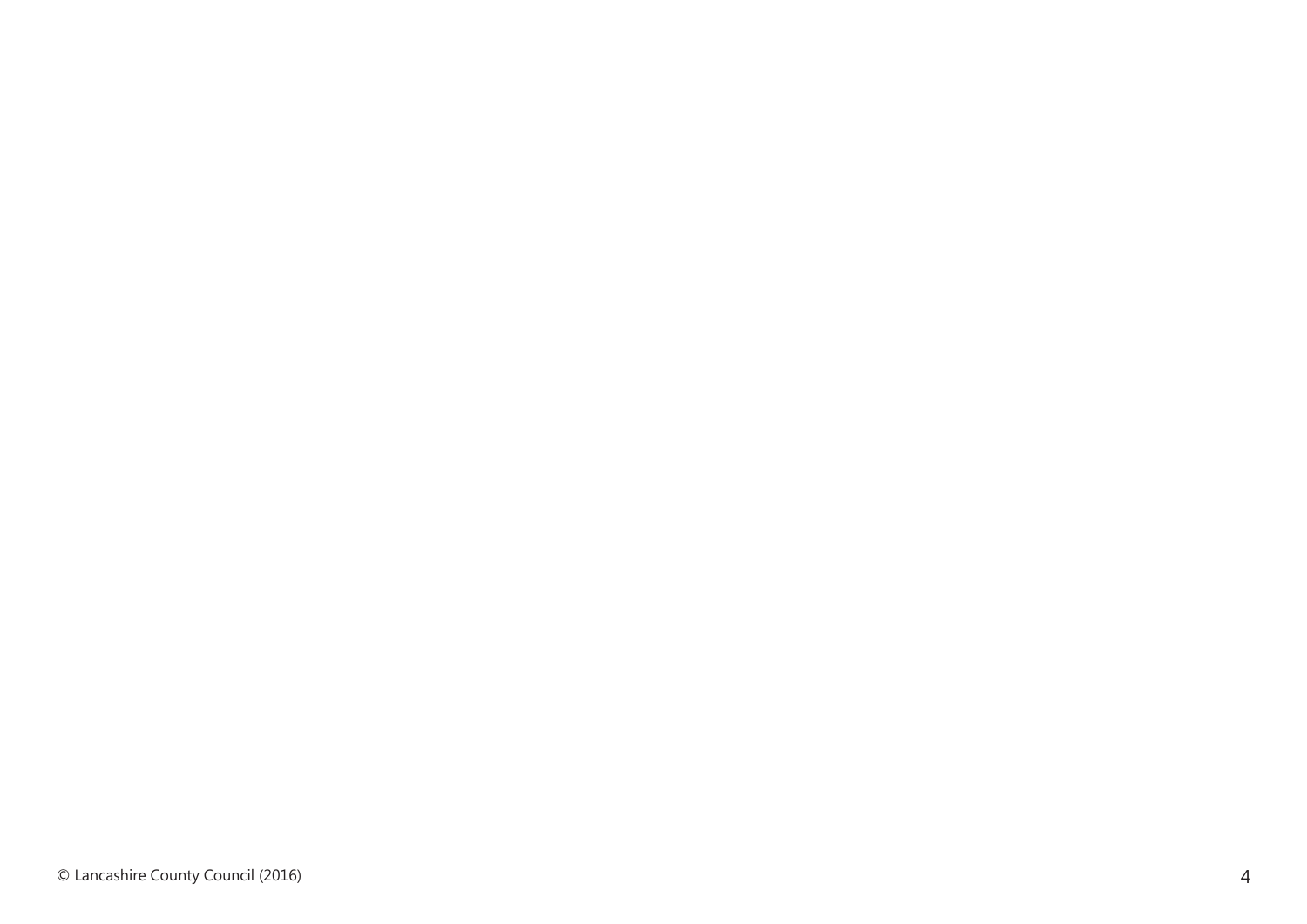LAPS should be selected according to the learning needs of the individual or group. Some children may need to progress through LAPS 1, 2 and 3 in order to meet an age related expectation, whereas others may have a different starting point, perhaps beginning at LAP 3, thus meeting the age related expectation sooner. Emphasis however, should always be on developing breadth and depth of learning to ensure skills, knowledge and understanding are sufficiently embedded before moving on.

### **Are LAPS suitable to use as pupil targets for reading?**

The Lancashire Primary English Team has produced an accompanying document which contains pupil targets written in child-friendly language. These targets relate directly to the Learning and Progression Steps (LAPS).

The following Lancashire reading documents can be downloaded from **www.lancsngfl.ac.uk**

- **Key Learning in Reading**
- **Example 2** Learning and Progression Steps in Reading (LAPS)
- **Pupil Targets for Reading**
- Key Learning Indicators of Performance in Reading (KLIPs)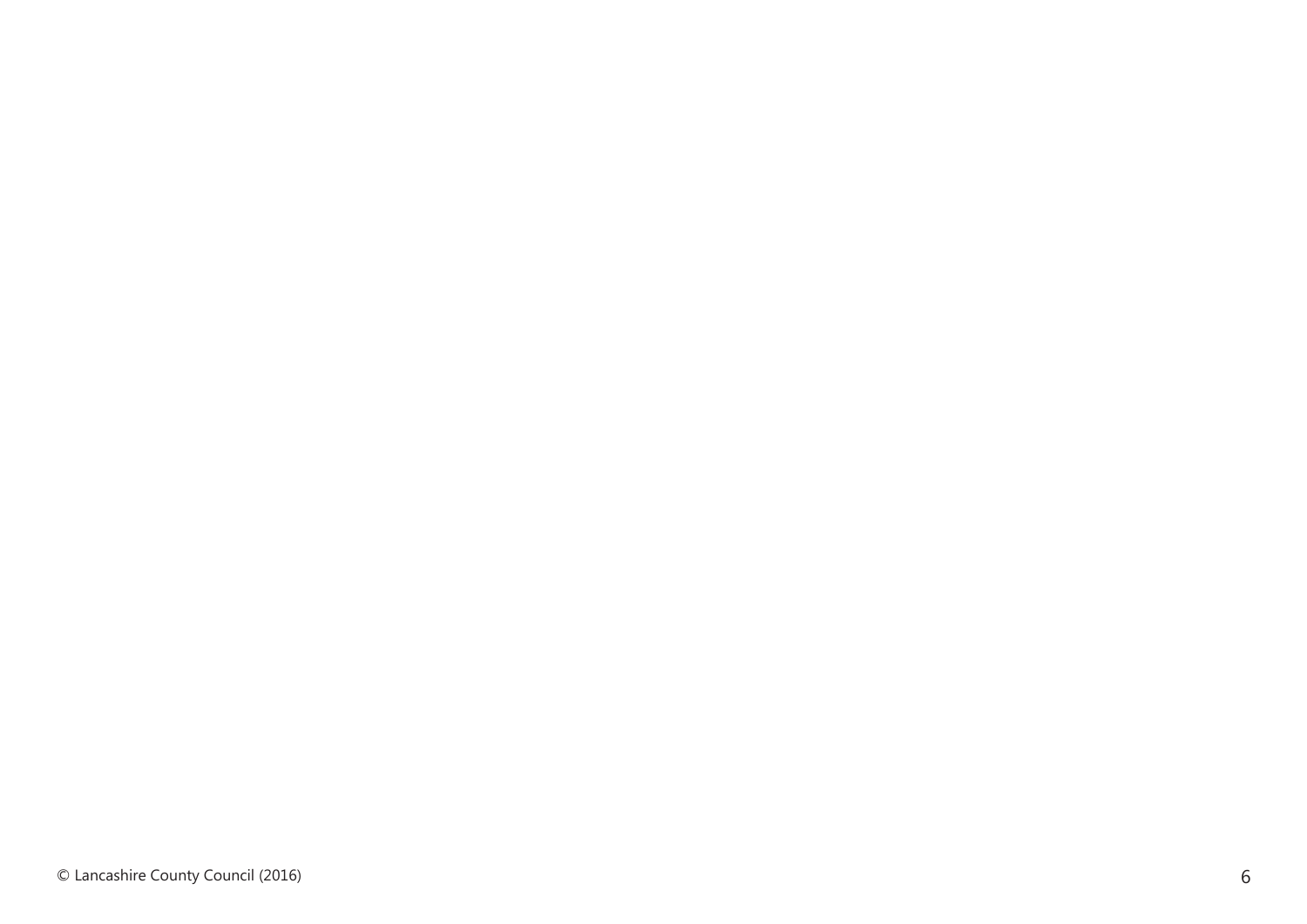| <b>Range:</b>         | " Fiction, non-fiction and poetry books linked to developing phonic knowledge - phonically decodable texts.                                                             |                                                                                                                                                                                           |                                                                                                                                                                                       |                                                                                                                               |  |
|-----------------------|-------------------------------------------------------------------------------------------------------------------------------------------------------------------------|-------------------------------------------------------------------------------------------------------------------------------------------------------------------------------------------|---------------------------------------------------------------------------------------------------------------------------------------------------------------------------------------|-------------------------------------------------------------------------------------------------------------------------------|--|
|                       | LAP <sub>1</sub>                                                                                                                                                        | LAP <sub>2</sub>                                                                                                                                                                          | LAP <sub>3</sub>                                                                                                                                                                      | <b>Key Learning</b>                                                                                                           |  |
| <b>Phonics Phase:</b> | Phase 4/5                                                                                                                                                               | <b>Phase 5</b>                                                                                                                                                                            | <b>Phase 5</b>                                                                                                                                                                        |                                                                                                                               |  |
| <b>Book Band:</b>     | <b>Blue/Green</b>                                                                                                                                                       | <b>Green/Orange</b>                                                                                                                                                                       | <b>Turquoise/Purple</b>                                                                                                                                                               |                                                                                                                               |  |
| <b>Word Reading</b>   | Read aloud accurately books that are<br>consistent with their developing<br>phonic knowledge.                                                                           | Read aloud accurately books that are<br>consistent with their developing<br>phonic knowledge.                                                                                             | Read aloud accurately books that are<br>consistent with their developing<br>phonic knowledge (Letters and<br>Sounds Phase 5).                                                         | Read aloud accurately books that are<br>consistent with their developing<br>phonic knowledge.                                 |  |
|                       | Apply phonic knowledge and skills<br>as the route to decode words.                                                                                                      | Apply phonic knowledge and skills<br>as the route to decode words.                                                                                                                        | Apply phonic knowledge and skills<br>as the route to decode words<br>(Letters and Sounds Phase 5).                                                                                    | Apply phonic knowledge and skills<br>as the route to decode words.                                                            |  |
|                       | Respond speedily with the correct<br>sound to grapheme for the 44<br>phonemes.                                                                                          | Respond speedily with the correct<br>sound to grapheme for the 44<br>phonemes.                                                                                                            | Respond speedily with the correct<br>sound to grapheme for the 44<br>phonemes (Letters and Sounds Phase<br>5).                                                                        | Respond speedily with the correct<br>sound to grapheme for the 44<br>phonemes.                                                |  |
|                       | Recognise and use the different<br>ways of pronouncing the same<br>grapheme; e.g. ea in bread and seat;<br>o in post and slot; a in hat and was;<br>ow in snow and cow. | Recognise and use the different<br>ways of pronouncing the same<br>grapheme; e.g. i in fin and mind; er in<br>farmer and her; q in giant and grand;<br>ear in pearl and hearing.          | Recognise and use the different<br>ways of pronouncing the same<br>grapheme; e.g. c in ice and cream; ch<br>in chef, school and church; ou in<br>could, found, you and shoulder.      | Recognise and use the different<br>ways of pronouncing the same<br>grapheme; e.g. ow in snow and cow.                         |  |
|                       | Read accurately by blending sounds<br>in unfamiliar words.                                                                                                              | Read accurately by blending sounds<br>in unfamiliar words.                                                                                                                                | Read accurately by blending sounds<br>in unfamiliar words.                                                                                                                            | Read accurately by blending sounds<br>in unfamiliar words.                                                                    |  |
|                       | Read common exception words,<br>noting tricky parts (see Year 1 list<br>below).                                                                                         | Read common exception words,<br>noting tricky parts (see Year 1 list<br>below).                                                                                                           | Read common exception words,<br>noting tricky parts (see Year 1 list<br>below).                                                                                                       | Read common exception words,<br>noting tricky parts (see below).                                                              |  |
|                       | Read words containing -s, -es<br>endings.                                                                                                                               | Read words containing -ing, -ed<br>endings.                                                                                                                                               | Read words containing -s, -es, -ing,<br>ed, -er, -est endings.                                                                                                                        | Read words containing -s, -es, -ing, -<br>ed, -er, -est endings.                                                              |  |
|                       | Split two syllable words into the<br>separate syllables to support<br>blending for reading, e.g. jumping,<br>pocket, longer, boxes.                                     | Split two syllable words, including<br>compound words, into the separate<br>syllables to support blending for<br>reading, e.g. picnic, sticker, dinner;<br>haircut, something, flipchart. | Split two and three syllable words<br>into the separate syllables to support<br>blending for reading, e.g. farmyard,<br>playground, September, Saturday,<br>internet, animal, Africa. | Split two and three syllable words<br>into the separate syllables to support<br>blending for reading.                         |  |
|                       | Read the contraction I'm.                                                                                                                                               | Read words with contractions e.g.<br>I'm, I'll, we'll.                                                                                                                                    | Read words with contractions e.g.<br>I'm, I'll, we'll and understand that the<br>apostrophe represents the omitted<br>letter.                                                         | Read words with contractions e.g.<br>I'm, I'll, we'll and understand that the<br>apostrophe represents the omitted<br>letter. |  |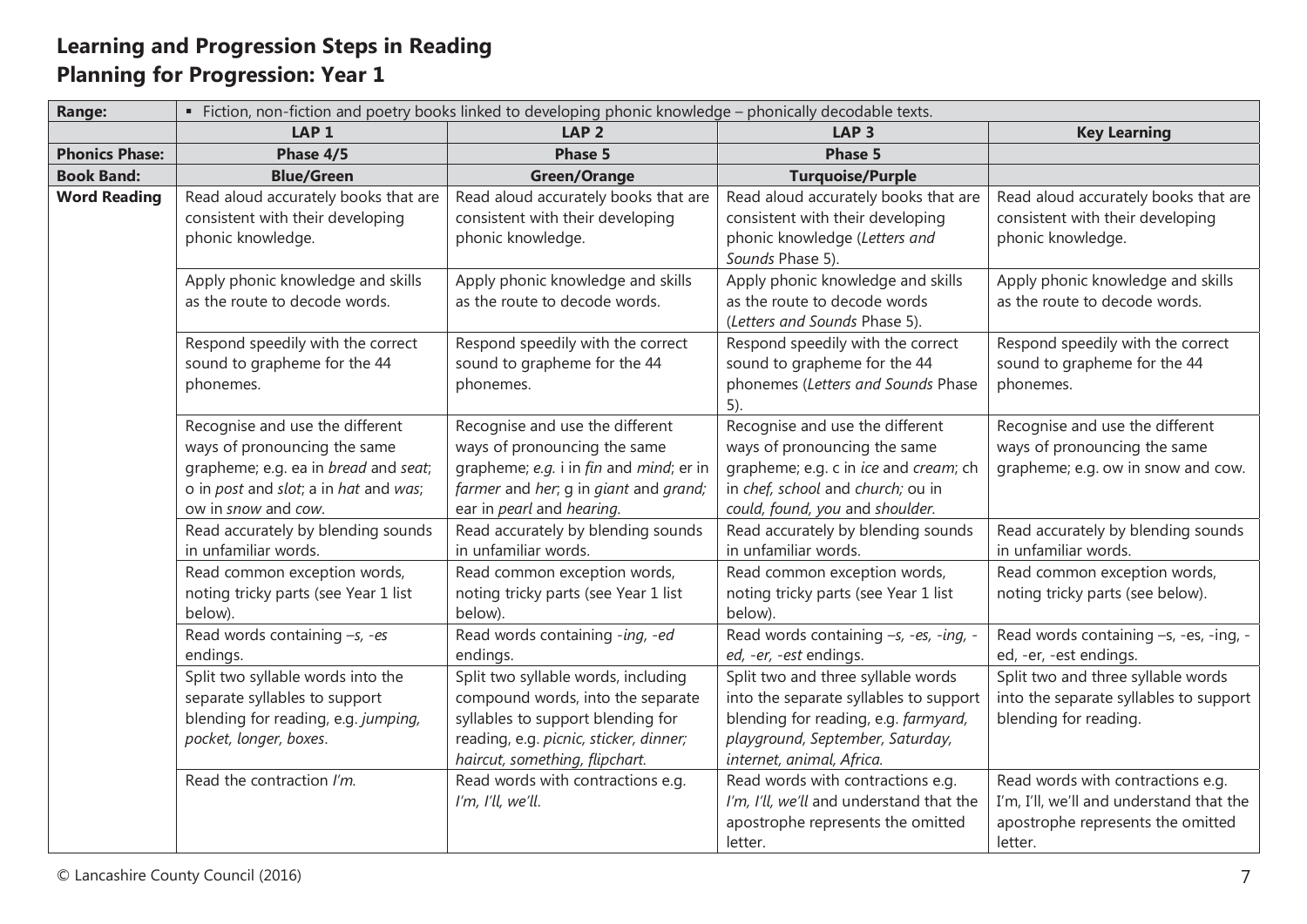| <b>Word Reading</b>                                  | Develop fluency, accuracy and                                                               | Develop fluency, accuracy and                                                                                                                             | Develop fluency, accuracy and                                                                                                             | Develop fluency, accuracy and                                                                                                                                                                               |
|------------------------------------------------------|---------------------------------------------------------------------------------------------|-----------------------------------------------------------------------------------------------------------------------------------------------------------|-------------------------------------------------------------------------------------------------------------------------------------------|-------------------------------------------------------------------------------------------------------------------------------------------------------------------------------------------------------------|
| Contd.                                               | confidence by re-reading books.                                                             | confidence by re-reading books.                                                                                                                           | confidence by re-reading books.                                                                                                           | confidence by re-reading books.                                                                                                                                                                             |
|                                                      |                                                                                             | Read more challenging texts using                                                                                                                         | Read more challenging texts using                                                                                                         | Read more challenging texts using                                                                                                                                                                           |
|                                                      |                                                                                             | phonics and common exception                                                                                                                              | phonics and common exception                                                                                                              | phonics and common exception                                                                                                                                                                                |
|                                                      |                                                                                             | word recognition.                                                                                                                                         | word recognition.                                                                                                                         | word recognition.                                                                                                                                                                                           |
| <b>Developing</b>                                    | When prompted through                                                                       | Relate texts to own experiences.                                                                                                                          | Relate texts to own experiences and                                                                                                       | Relate texts to own experiences.                                                                                                                                                                            |
| pleasure in                                          | questioning, relates texts to own                                                           |                                                                                                                                                           | describe with some detail.                                                                                                                |                                                                                                                                                                                                             |
| reading and                                          | experiences, e.g. Have you ever been                                                        |                                                                                                                                                           |                                                                                                                                           |                                                                                                                                                                                                             |
| motivation to                                        | to the beach?                                                                               |                                                                                                                                                           |                                                                                                                                           |                                                                                                                                                                                                             |
| read                                                 | Recognise and join in with language<br>patterns and repetition during class<br>story times. | Recognise and join in with language<br>patterns and repetition in stories,<br>e.g. fairy stories, traditional tales and<br>stories by well-known authors. | Use patterns and repetition to orally<br>retell familiar stories in a range of<br>contexts, e.g. small world, role play,<br>storytelling. | Recognise and join in with language<br>patterns and repetition.<br>Use patterns and repetition to<br>support oral retelling, e.g. fairy<br>stories, traditional tales and stories<br>by well-known authors. |
|                                                      | Orally retell stories using props and<br>pictures.                                          | Orally retell familiar stories in a<br>range of contexts, e.g. small world,<br>role play, storytelling.                                                   | Use patterns and repetition to orally<br>retell familiar stories in a range of<br>contexts, e.g. small world, role play,<br>storytelling. | Orally retell familiar stories in a<br>range of contexts e.g. small world,<br>role play, storytelling.                                                                                                      |
|                                                      | Enjoy and recite simple rhymes and<br>poems.                                                | Enjoy and recite rhymes and poems<br>including traditional verse.                                                                                         | Enjoy and recite rhymes and poems<br>and express preferences.                                                                             | Enjoy and recite rhymes and poems<br>by heart.                                                                                                                                                              |
|                                                      | Make personal reading choices, e.g.<br>from the class library.                              | Make personal reading choices and<br>give simple reasons for their<br>selection.                                                                          | Make personal reading choices and<br>give more detailed reasons for their<br>selection.                                                   | Make personal reading choices and<br>explain reasons for choices.                                                                                                                                           |
| <b>Understanding</b><br>books which<br>they can read | Discuss key vocabulary, linking<br>meanings of new words to those<br>already known.         | Discuss key vocabulary, linking<br>meanings of new words to those<br>already known.                                                                       | Discuss key vocabulary, linking<br>meanings of new words to those<br>already known.                                                       | Introduce and discuss key<br>vocabulary, linking meanings of new<br>words to those already known.                                                                                                           |
| themselves<br>and those<br>which are read            | Activate prior knowledge e.g. what<br>do you know about minibeasts?                         | Activate prior knowledge e.g. what<br>do you know about minibeasts?                                                                                       | Activate prior knowledge of the<br>subject e.g. what do you know about<br>minibeasts?                                                     | Activate prior knowledge e.g. what<br>do you know about minibeasts?                                                                                                                                         |
| to them                                              | Recognise when a text does not<br>make sense while reading.                                 | Recognise when a text does not<br>make sense while reading and, with<br>prompting, can correct.                                                           | Check that texts make sense while<br>reading and self-correct.                                                                            | Check that texts make sense while<br>reading and self-correct.                                                                                                                                              |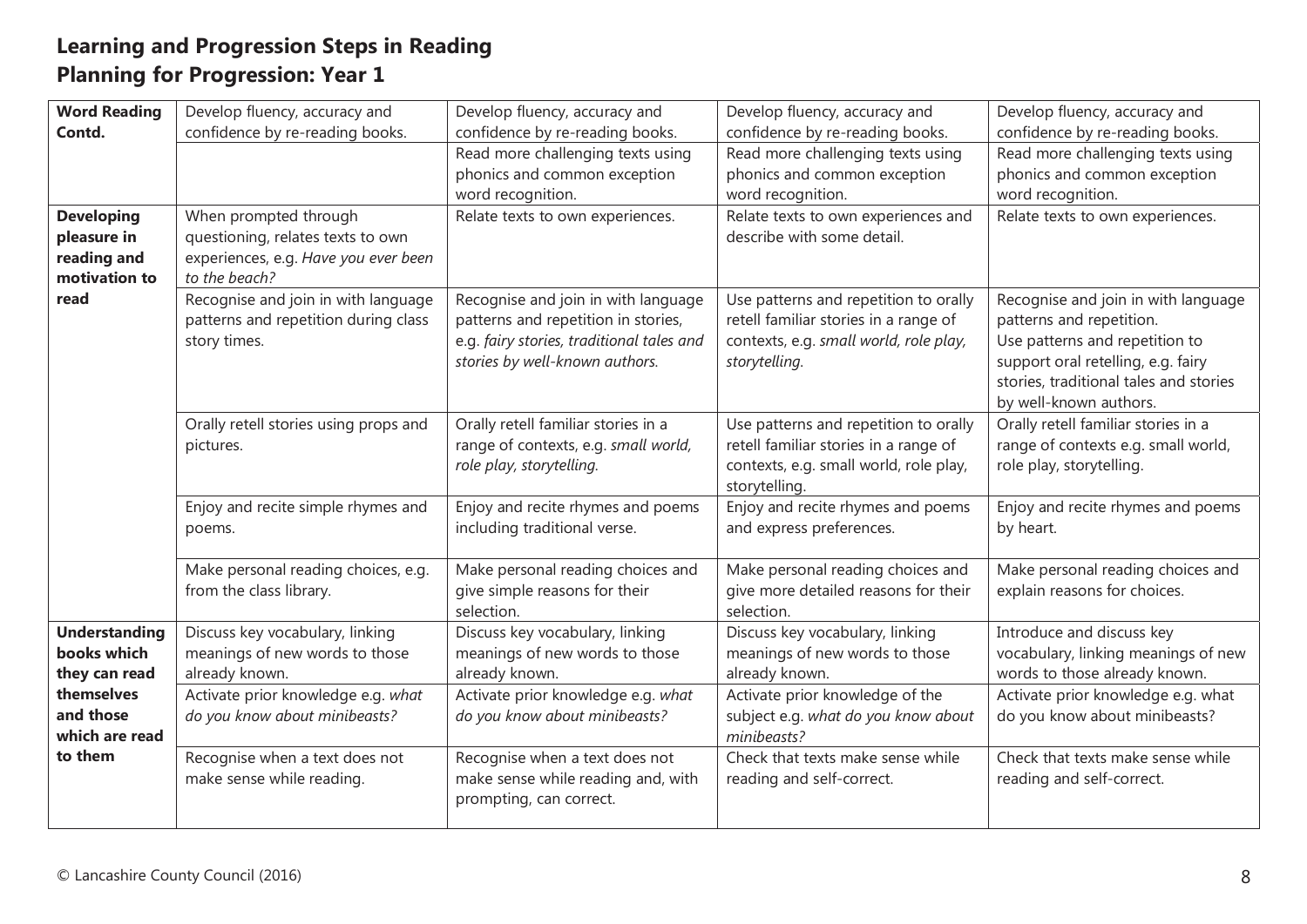| <b>Understanding</b><br>books which<br>they can read<br>themselves<br>and those | Develop and demonstrate their<br>understanding of characters through<br>role play and drama.          | Develop and demonstrate their<br>understanding of characters and<br>events through role play and drama.                             | Develop and demonstrate their<br>understanding of characters and<br>events through role play and drama,<br>drawing on language from the text.                                                        | Develop and demonstrate their<br>understanding of characters and<br>events through role play and drama,<br>drawing on language from the text.                                   |
|---------------------------------------------------------------------------------|-------------------------------------------------------------------------------------------------------|-------------------------------------------------------------------------------------------------------------------------------------|------------------------------------------------------------------------------------------------------------------------------------------------------------------------------------------------------|---------------------------------------------------------------------------------------------------------------------------------------------------------------------------------|
| which are read<br>to them<br>Contd.                                             | Give opinions about books, stories<br>and poems.                                                      | Give opinions and, when prompted,<br>support with reasons.                                                                          | Give opinions and support with<br>reasons e.g. I like the Little Red Hen<br>because she                                                                                                              | Give opinions and support with<br>reasons e.g. I like the Little Red Hen<br>because she                                                                                         |
|                                                                                 | Demonstrate understanding of texts<br>by answering questions related to<br>who, what, where and when. | Demonstrate understanding of texts<br>by answering questions related to<br>who, what, where, when, why, how.                        | Demonstrate understanding of texts<br>by asking and answering questions<br>related to who, what, where, when,<br>why, how.                                                                           | Explain clearly their understanding of<br>what is read to them.<br>Demonstrate understanding of texts<br>by answering questions related to<br>who, what, where, when, why, how. |
|                                                                                 | Discuss the main events in stories.                                                                   | Identify and discuss the main events<br>in stories using words like first, next,<br>after that, later on, at the end.               | Identify, discuss and sequence the<br>main events in stories. Record<br>simply, e.g. story map.                                                                                                      | Identify and discuss the main events<br>in stories.                                                                                                                             |
|                                                                                 | Make predictions based on what has<br>been read so far.                                               | Make predictions based on what has<br>been read so far and give simple<br>reasons.                                                  | Make predictions based on what has<br>been read so far and give reasons.                                                                                                                             | Make predictions based on what has<br>been read so far.                                                                                                                         |
|                                                                                 | Identify the main characters in<br>stories.                                                           | Identify and describe the main<br>characters in stories. Capture simply<br>in writing, e.g. character profile, role<br>on the wall. | Identify, describe and discuss the<br>main characters in stories. Capture<br>simply in writing, e.g. wanted poster,<br>character profile.                                                            | Identify and discuss the main<br>characters in stories.                                                                                                                         |
|                                                                                 |                                                                                                       | Discuss the title and predict what the<br>story might be about.                                                                     | Discuss the title of books they read<br>themselves and those which are read<br>to them. Suggest how titles relate to<br>the events in the whole story e.g.<br>The Runaway Train; Not Now<br>Bernard! | Discuss the title and how it relates to<br>the events in the whole story e.g.<br>Peace at Last by Jill Murphy.                                                                  |
|                                                                                 |                                                                                                       | Answer 'why' questions requiring<br>basic inference, e.g. Why do you<br>think he said? Why do you think he<br>did that?             | Answer 'why' questions requiring<br>basic inference, e.g. Why do you<br>think he said? Why do you think he<br>did that?                                                                              | Make basic inferences about what is<br>being said and done.                                                                                                                     |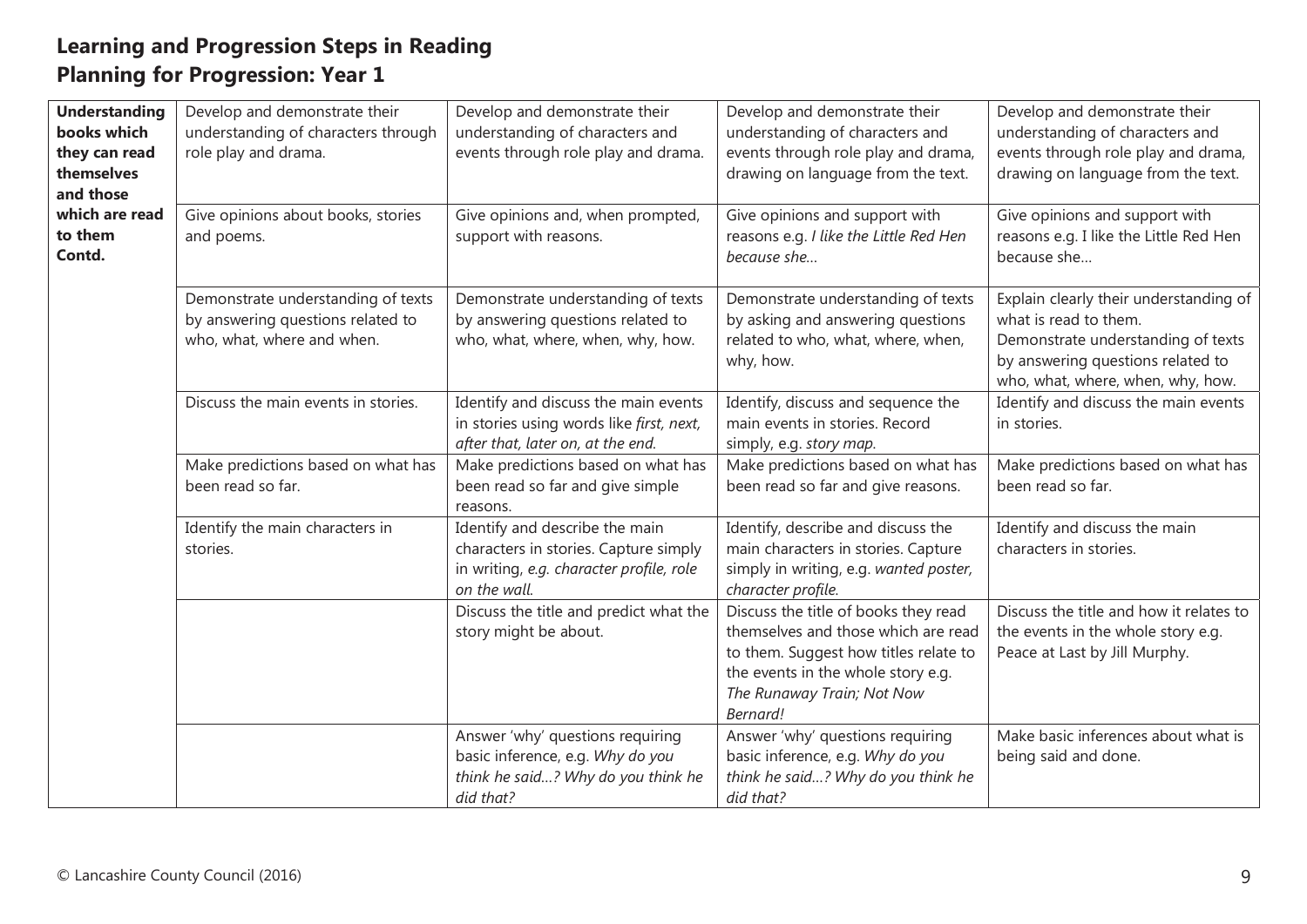| <b>Understanding</b> | Recall information from non-fiction      | Recall specific information from non-  | Recall specific information from non-   | Recall specific information in fiction |
|----------------------|------------------------------------------|----------------------------------------|-----------------------------------------|----------------------------------------|
| books which          | texts, e.g. by saying something they     | fiction texts by answering simple oral | fiction texts.                          | and non-fiction texts.                 |
| they can read        | have found out.                          | questions.                             |                                         |                                        |
| themselves           | Locate parts of text by naming or        | Locate parts of text that give         | Use parts of text to find information,  | Locate parts of text that give         |
| and those            | labelling e.g. titles, contents page and | particular information, e.g. titles,   | e.g. titles, contents page and labelled | particular information, e.g. titles,   |
| which are read       | labelled diagram.                        | contents page and labelled diagram.    | diagram.                                | contents page and labelled diagram.    |
| to them              |                                          |                                        |                                         |                                        |
| Contd.               |                                          |                                        |                                         |                                        |
| Participating in     | In discussions about books, listen to    | In discussions about books, listen to  | In discussions about texts, listen to   | Listen to what others say.             |
| discussion           | what others say, responding by           | what others say and take turns to      | what others say and take turns to       | Take turns.                            |
|                      | nodding or maintaining eye contact.      | speak as directed by the teacher.      | speak.                                  |                                        |

| Year $1$ Common Exception Words |        |                                               |      |       |       |
|---------------------------------|--------|-----------------------------------------------|------|-------|-------|
| the                             | a      | do                                            | to   | today | οf    |
| said                            | says   | are                                           | were | was   | IS    |
| his                             |        | you                                           | your | they  | be    |
| he                              | me     | she                                           | we   | no    | go    |
| <b>SO</b>                       | by     | my                                            | here | there | where |
| love                            | come   | some                                          | one  | once  | ask   |
| friend                          | school | put                                           | push | pull  | full  |
| house                           | our    | and/or others according to the programme used |      |       |       |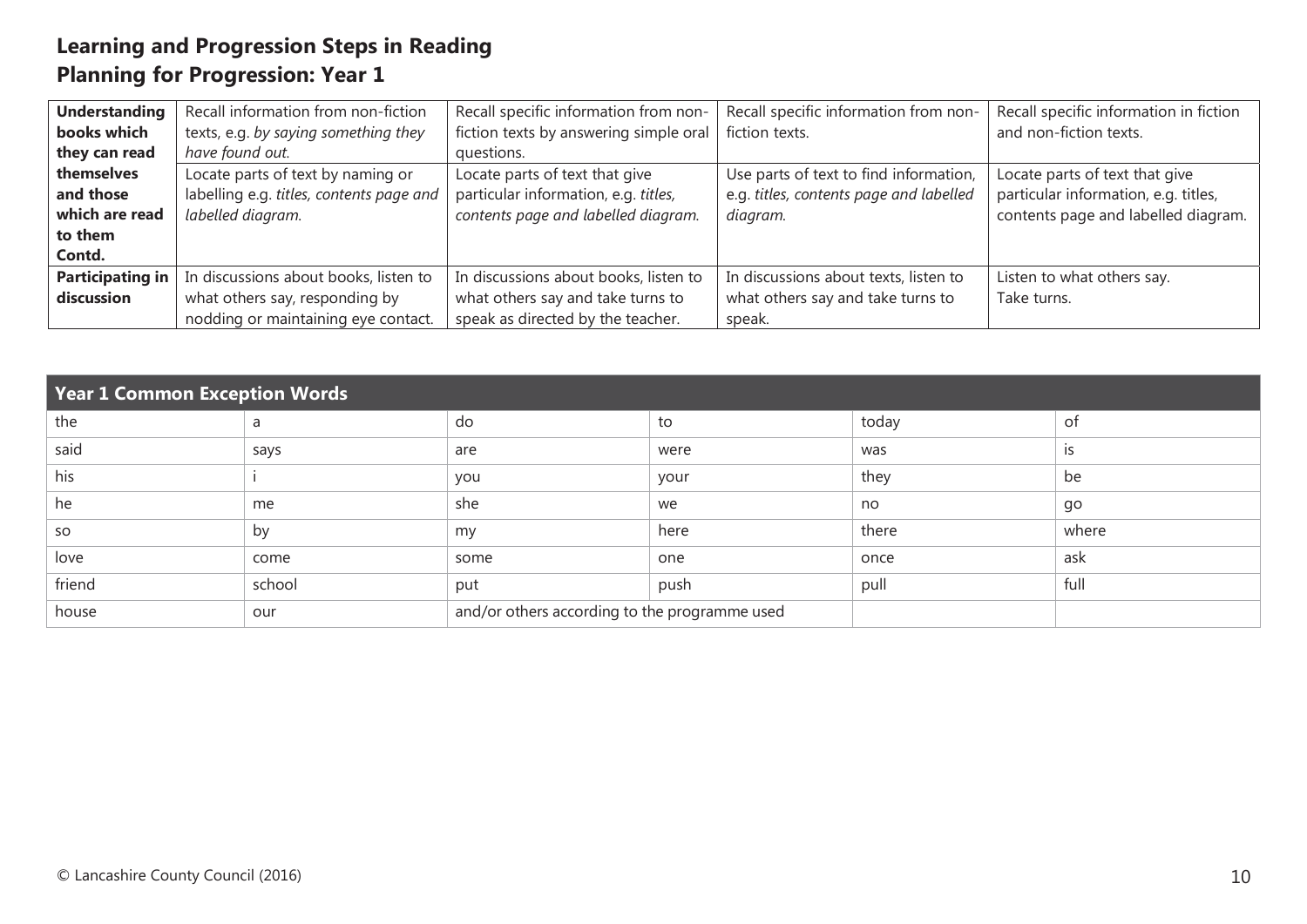| <b>Range:</b>       | Books at an age appropriate interest level including:                           |                                                                                    |                                        |                                        |  |  |  |
|---------------------|---------------------------------------------------------------------------------|------------------------------------------------------------------------------------|----------------------------------------|----------------------------------------|--|--|--|
|                     | · Fiction e.g. traditional tales, tales from other cultures, adventure stories. |                                                                                    |                                        |                                        |  |  |  |
|                     |                                                                                 | • Non-fiction e.g. instructions, letters, non-chronological reports, explanations. |                                        |                                        |  |  |  |
|                     | • Poetry e.g. classic poems, poems on a theme, riddles, rhyming poems.          |                                                                                    |                                        |                                        |  |  |  |
|                     | LAP <sub>1</sub>                                                                | LAP <sub>2</sub>                                                                   | LAP <sub>3</sub>                       | <b>Key Learning</b>                    |  |  |  |
| <b>Book Band:</b>   | <b>Purple/Gold</b>                                                              | Gold                                                                               | Gold/White                             |                                        |  |  |  |
| <b>Word Reading</b> | Read aloud books closely matched                                                | Read aloud books closely matched                                                   | Read aloud books closely matched       | Read aloud books closely matched       |  |  |  |
|                     | to their improving phonic                                                       | to their improving phonic                                                          | to their improving phonic              | to their improving phonic              |  |  |  |
|                     | knowledge, sounding out unfamiliar                                              | knowledge, sounding out unfamiliar                                                 | knowledge, sounding out unfamiliar     | knowledge, sounding out unfamiliar     |  |  |  |
|                     | words accurately.                                                               | words accurately and automatically.                                                | words accurately, automatically and    | words accurately, automatically and    |  |  |  |
|                     |                                                                                 |                                                                                    | without undue hesitation.              | without undue hesitation.              |  |  |  |
|                     | Re-read books to build up fluency                                               | Re-read books to build up fluency                                                  | Re-read books to build up fluency      | Re-read books to build up fluency      |  |  |  |
|                     | and confidence in word reading                                                  | and confidence in word reading.                                                    | and confidence in word reading.        | and confidence in word reading         |  |  |  |
|                     | Read frequently encountered words,                                              | Read frequently encountered words,                                                 | Read frequently encountered words,     | Read frequently encountered words      |  |  |  |
|                     | including high frequency words                                                  | including high frequency words                                                     | including high frequency words         | quickly and accurately without overt   |  |  |  |
|                     | linked to phonics phase, quickly and                                            | linked to phonics phase, quickly and                                               | linked to phonics phase, quickly and   | sounding and blending.                 |  |  |  |
|                     | accurately without overt sounding                                               | accurately without overt sounding                                                  | accurately without overt sounding      |                                        |  |  |  |
|                     | and blending.                                                                   | and blending.                                                                      | and blending.                          |                                        |  |  |  |
|                     | Read accurately by blending the                                                 | Read accurately by blending the                                                    |                                        | Read accurately by blending the        |  |  |  |
|                     | sounds in words, especially                                                     | sounds in words, especially                                                        |                                        | sounds in words, especially            |  |  |  |
|                     | recognising alternative sounds for                                              | recognising alternative sounds for                                                 |                                        | recognising alternative sounds for     |  |  |  |
|                     | graphemes, e.g. ow in clown and                                                 | graphemes.                                                                         |                                        | graphemes.                             |  |  |  |
|                     | willow.                                                                         |                                                                                    |                                        |                                        |  |  |  |
|                     |                                                                                 | Read accurately words of two or                                                    | Read accurately and automatically      | Read accurately words of two or        |  |  |  |
|                     |                                                                                 | more syllables that contain                                                        | words of two or more syllables that    | more syllables that contain            |  |  |  |
|                     |                                                                                 | alternative sounds for grapheme e.g.                                               | contain alternative sounds for a       | alternative sounds for grapheme e.g.   |  |  |  |
|                     |                                                                                 | ea in treated and heading; c in carrot                                             | grapheme e.g. ou in shoulder,          | shoulder, roundabout, grouping.        |  |  |  |
|                     |                                                                                 | and recently.                                                                      | roundabout, grouping.                  |                                        |  |  |  |
|                     | Read words containing common                                                    | Read words containing common                                                       | Read words containing common           | Read words containing common           |  |  |  |
|                     | suffixes e.g. -ing, -ed, -er, -est, -y.                                         | suffixes e.g. -ness, -ment, -ful, -ly.                                             | suffixes e.g. -ness, -ment, -ful,      | suffixes e.g. -ness, -ment, -ful,      |  |  |  |
|                     |                                                                                 |                                                                                    | -less -ly, -ing, -ed, -er, -est, -y.   | -less -ly, -ing, -ed, -er, -est, -y.   |  |  |  |
|                     | Read further common exception                                                   | Read further common exception                                                      | Read further common exception          | Read further common exception          |  |  |  |
|                     | words, noting tricky parts (see Year 2                                          | words, noting tricky parts (see Year 2                                             | words, noting tricky parts (see Year 2 | words, noting tricky parts (see Year 2 |  |  |  |
|                     | list below).                                                                    | list below).                                                                       | list below).                           | list below).                           |  |  |  |
|                     |                                                                                 |                                                                                    | Read longer and less familiar texts    | Read longer and less familiar texts    |  |  |  |
|                     |                                                                                 |                                                                                    | independently.                         | independently.                         |  |  |  |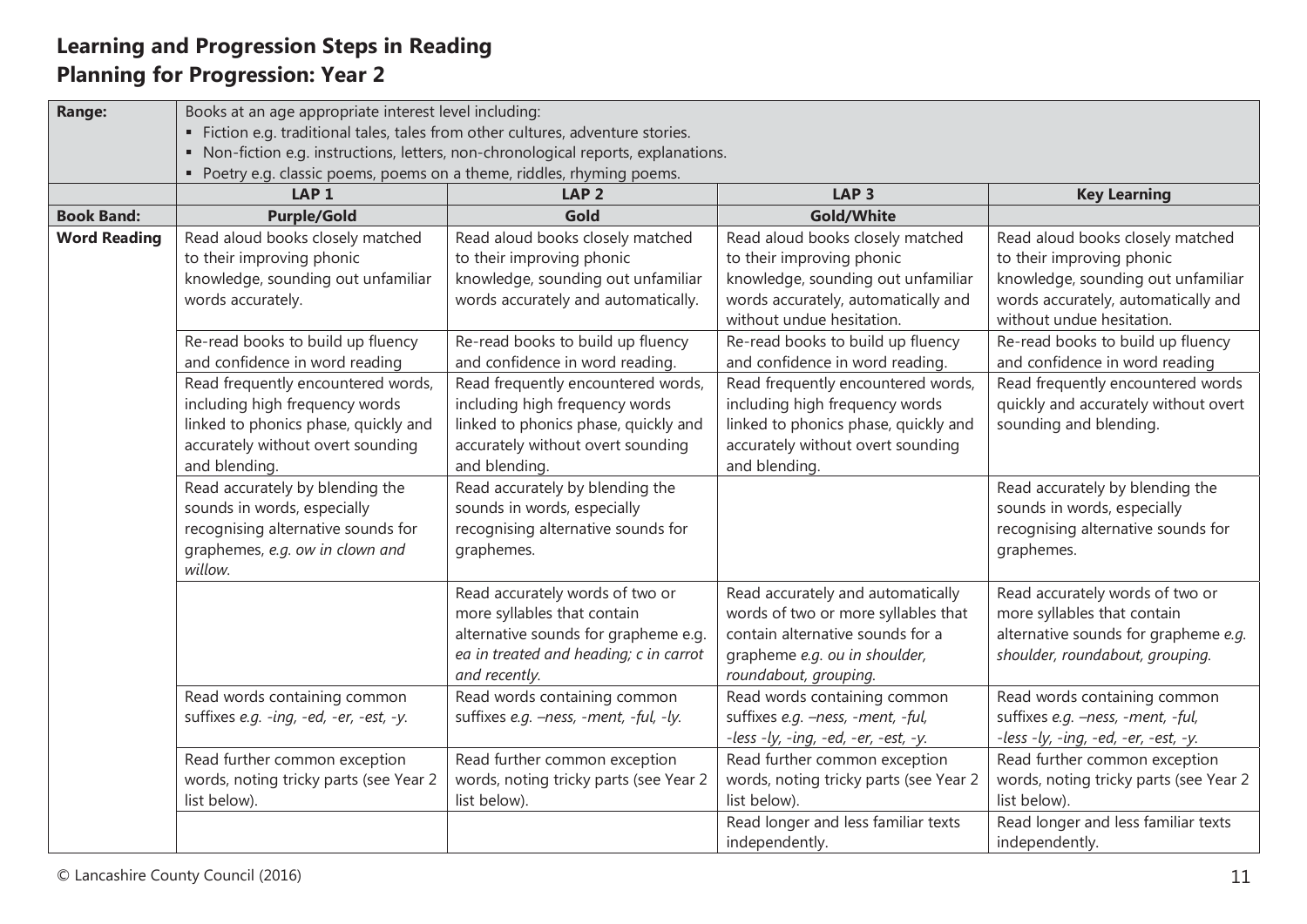| <b>Developing</b>                                                         | Sequence the main events in stories                                                                              | Discuss and sequence the main                                                                                                                 | Discuss the main events in stories                                                                                                                                                        | Sequence and discuss the main                                                                                                                                                                          |
|---------------------------------------------------------------------------|------------------------------------------------------------------------------------------------------------------|-----------------------------------------------------------------------------------------------------------------------------------------------|-------------------------------------------------------------------------------------------------------------------------------------------------------------------------------------------|--------------------------------------------------------------------------------------------------------------------------------------------------------------------------------------------------------|
| pleasure in                                                               | using prompts, e.g. pictures, objects                                                                            | events in stories.                                                                                                                            | and sequence using language such                                                                                                                                                          | events in stories and recounts.                                                                                                                                                                        |
| reading and                                                               | or questions. Discuss in a small                                                                                 |                                                                                                                                               | as First of all, Moments later,                                                                                                                                                           |                                                                                                                                                                                                        |
| motivation to                                                             | group.                                                                                                           |                                                                                                                                               | After a while, Finally                                                                                                                                                                    |                                                                                                                                                                                                        |
| read                                                                      | Orally retell simple stories, fairy tales<br>and traditional tales as part of a<br>group.                        | Using their own story map, orally<br>retell stories, fairy tales and<br>traditional tales.                                                    | Use their own story maps to orally<br>retell a wider range of stories, fairy<br>tales and traditional tales to<br>different audiences.                                                    | Orally retell a wider range of stories,<br>fairy tales and traditional tales.                                                                                                                          |
|                                                                           | Recognise the use of repetitive<br>language within a simple story.                                               | Recognise the use of repetitive<br>language within a poem.                                                                                    | Recognise the use of repetitive<br>language within a text or poem (e.g.<br>run, run as fast as you can) and<br>across texts (e.g. long, long ago in a<br>land far away).                  | Recognise the use of repetitive<br>language within a text or poem (e.g.<br>run, run as fast as you can) and<br>across texts (e.g. long, long ago in a<br>land far away).                               |
|                                                                           | Learn and recite a poem.                                                                                         | Learn and recite a range of poems.                                                                                                            | Learn and recite a range of poems<br>using appropriate intonation.                                                                                                                        | Learn and recite a range of poems<br>using appropriate intonation.                                                                                                                                     |
|                                                                           | Make personal reading choices and<br>provide recommendations to others.                                          | Begin to develop and talk about<br>personal reading preferences for<br>particular authors or types of books.                                  | Demonstrate enthusiasm for<br>particular authors and types of book,<br>choosing to read these for pleasure                                                                                | Make personal reading choices and<br>explain reasons for choices.                                                                                                                                      |
| <b>Understanding</b><br>books which<br>they can read<br>themselves<br>and | Choose favourite words and phrases<br>from a text.                                                               | Identify and discuss favourite words<br>and phrases from a text.                                                                              | Identify, discuss and collect favourite<br>words and phrases, e.g. make lists of<br>words according to word class<br>(nouns, verbs, adjectives and<br>adverbs).                           | Identify, discuss and collect favourite<br>words and phrases.                                                                                                                                          |
| those which<br>are<br>read to them                                        | Identify unfamiliar words within the<br>context of a text and discuss<br>meanings as a group.                    | Identify and discuss words within the<br>context of a text, linking new<br>meanings to known vocabulary, e.g. a<br>toad is similar to a frog. | Identify and discuss words within the<br>context of a text, using morphology<br>to work out the meaning of<br>unfamiliar words e.g. terror,<br>terrorised.                                | Introduce and discuss words within<br>the context of a text, linking new<br>meanings to known vocabulary.<br>Use morphology to work out the<br>meaning of unfamiliar words e.g.<br>terror, terrorised. |
|                                                                           | Take note of punctuation when<br>reading e.g. pausing at full stops,<br>question marks and exclamation<br>marks. | Take note of punctuation when<br>reading aloud, e.g. pausing at<br>commas which separate items in a<br>list.                                  | Take note of punctuation by using<br>tone and intonation when<br>reading aloud, e.g. pausing at full<br>stops, changing voice in response<br>to an exclamation mark and question<br>mark. | Uses tone and intonation when<br>reading aloud.                                                                                                                                                        |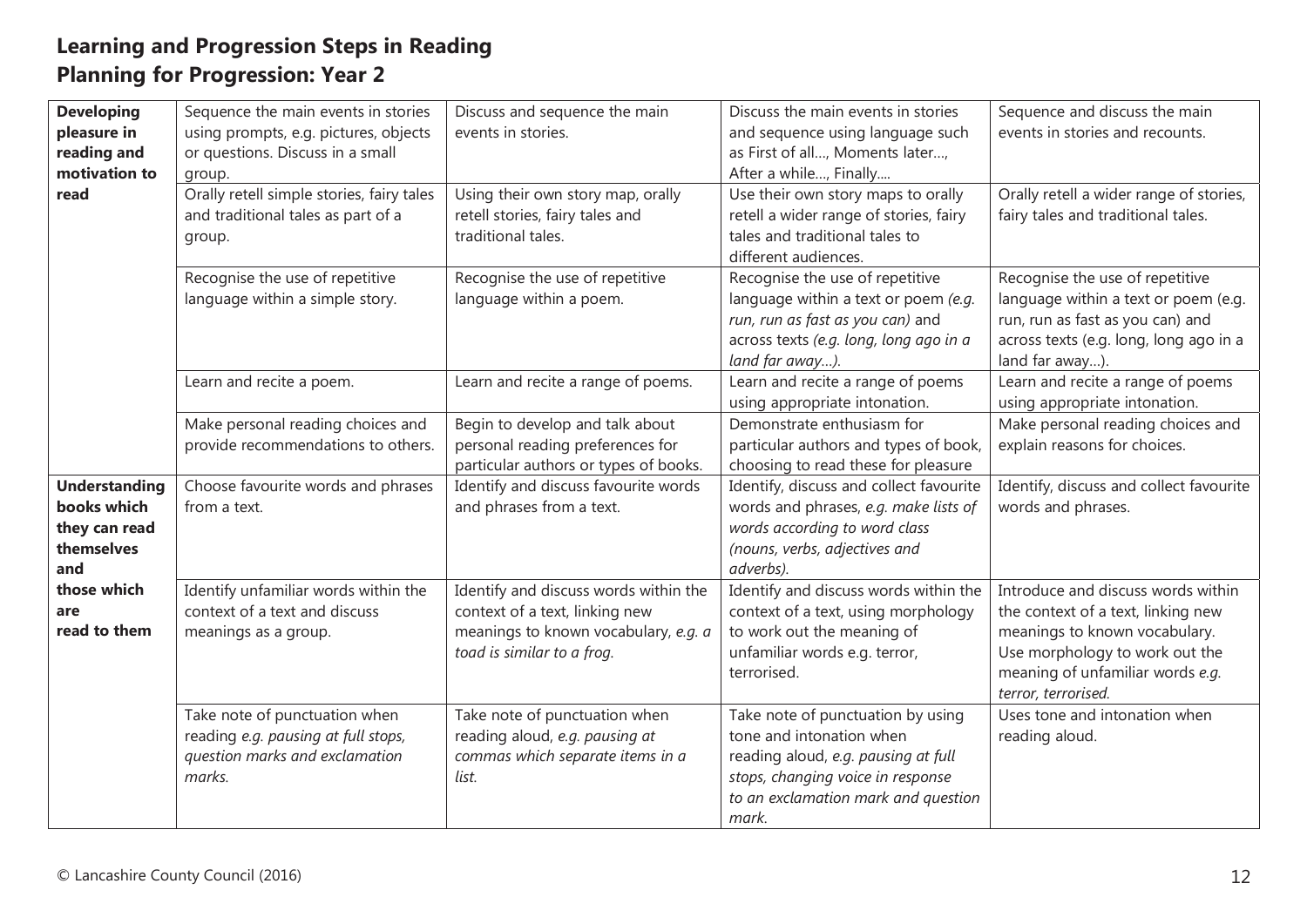| Pose and orally rehearse questions      | Pose, orally rehearse and write        | Activate prior knowledge, raise        | Activate prior knowledge and raise    |
|-----------------------------------------|----------------------------------------|----------------------------------------|---------------------------------------|
| prior to reading non-fiction texts.     | questions prior to reading nonfiction. | questions, and find and note           | questions e.g. What do we know?       |
|                                         |                                        | answers e.g. What do we know?          | What do we want to know? What         |
|                                         |                                        | What do we want to know? What          | have we learned?                      |
|                                         |                                        | have we learned?                       |                                       |
| Recognise when a text does not          | Recognise when a text does not         | Check that texts make sense while      | Check that texts make sense while     |
| make sense while reading.               | make sense while reading and, with     | reading and self-correct.              | reading and self-correct.             |
|                                         | prompting, can correct.                |                                        |                                       |
| Demonstrate understanding of            | Demonstrate understanding of fiction   | Demonstrate understanding of           | Demonstrate understanding of          |
| fiction and non-fiction texts by orally | and non-fiction texts by asking and    | fiction and non-fiction texts by       | fiction and non-fiction texts by      |
| asking and answering who, what,         | answering, orally and in writing, who, | asking and answering, orally and in    | asking and answering who, what,       |
| where, when, why, how questions.        | what, where, when, why, how            | writing, who, what, where, when,       | where, when, why, how questions.      |
|                                         | questions.                             | why, how questions.                    |                                       |
| Discuss their understanding of a text   | Explain and discuss their              | Explain and discuss their              | Explain and discuss their             |
| and give opinions e.g. I wouldn't like  | understanding of a text, giving        | understanding, giving opinions and     | understanding, giving opinions and    |
| to live next door to those noisy        | opinions e.g. I think Dougal should    | supporting with reasons e.g. Hansel    | supporting with reasons e.g. Hansel   |
| pirates!                                | stay in Atlantis because he will not   | was clever when he put stones in his   | was clever when he put stones in his  |
|                                         | have to do his boring job anymore.     | pocket because                         | pocket because                        |
| Develop and demonstrate their           | Develop and demonstrate their          | Develop and demonstrate their          | Develop and demonstrate their         |
| understanding of characters through     | understanding of characters and        | understanding of characters and        | understanding of characters and       |
| role play and drama, e.g. hot seating,  | events through role play and drama,    | events through role play and drama,    | events through role play and drama,   |
| magic mirror, magic microphone.         | e.g. improvisation, freeze frames and  | drawing on language from the text.     | drawing on language from the text.    |
|                                         | thought tracking.                      |                                        |                                       |
| Draw inferences about characters        | Draw inferences about characters and   | Draw inferences about characters       | Make inferences about characters      |
| from the text e.g. what is the          | events from the text e.g. why          | and events referring to specific       | and events using evidence from the    |
| character thinking, saying and          | do you think that happened; how do     | evidence from the text e.g. what do    | text e.g. what is the character       |
| feeling?                                | you think the problem will be          | you think the character is feeling     | thinking, saying and feeling?         |
|                                         | resolved?                              | when? What makes you think this?       |                                       |
| Make predictions based on what has      | Make predictions based on what has     | Make predictions based on what has     | Make predictions based on what has    |
| been read so far and give reasons.      | been read so far and give reasons.     | been read so far and give reasons.     | been read so far.                     |
| Identify how specific information is    | Locate information from a non-         | Locate specific information in order   | Locate information from non-fiction   |
| organised within a non-fiction text     | fiction text using the contents page,  | to answer questions from a selection   | texts using the contents page, index, |
| e.g. sub-headings, contents, bullet     | index, labelled diagrams and charts.   | of non-fiction texts. Find information | labelled diagrams and charts.         |
| points, glossary, diagrams.             |                                        | using the contents page, index,        |                                       |
|                                         |                                        | labelled diagrams and charts.          |                                       |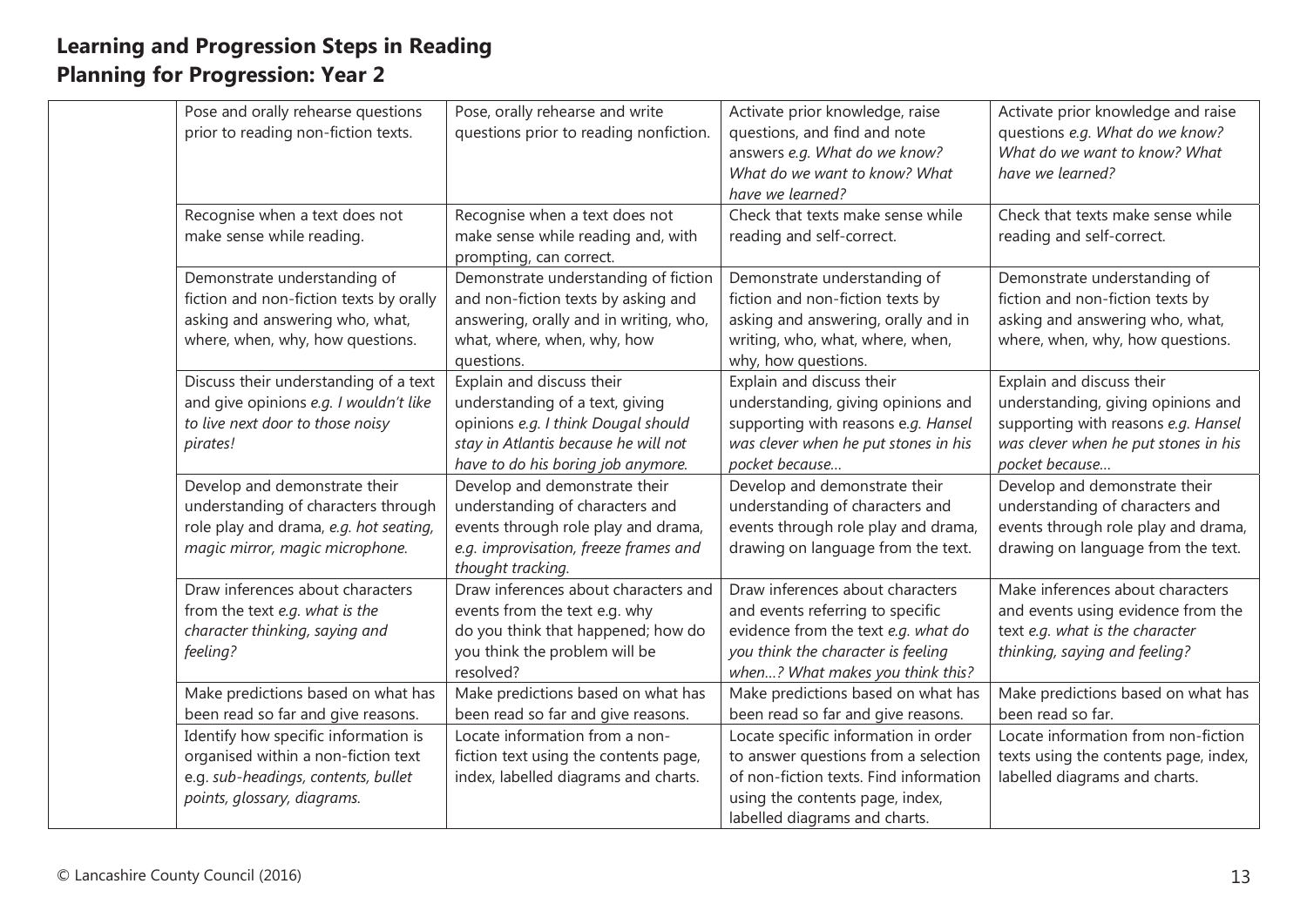| <b>Participation</b> | Make contributions to discussions      | Make thoughtful contributions to     | Make extended contributions to        | Participate in discussion about what |
|----------------------|----------------------------------------|--------------------------------------|---------------------------------------|--------------------------------------|
| in Discussion        | about texts in different group         | discussions about texts in different | discussions about a range of text     | is read to them, taking turns and    |
|                      | situations, e.g. pairs, quided groups. | group situations, e.g. pairs, guided | types.                                | listening to what others say         |
|                      |                                        | groups, whole class.                 |                                       |                                      |
|                      | In discussions about books, listen to  | In discussing books, consider other  | Join in with group discussions linked | Make contributions in whole class    |
|                      | contributions from others and give     | points of view put forward by the    | to reading, considering and           | and group discussion.                |
|                      | simple responses, e.g. I agree         | teacher and/or peers                 | responding to contributions from      | Consider other points of view.       |
|                      | because, I disagree because            |                                      | others.                               | Listen and respond to contributions  |
|                      |                                        |                                      |                                       | from others.                         |

| <b>Year 2 Common Exception Words</b> |        |         |           |                                                 |         |
|--------------------------------------|--------|---------|-----------|-------------------------------------------------|---------|
| door                                 | floor  | poor    | because   | find                                            | kind    |
| mind                                 | behind | child   | children  | wild                                            | climb   |
| most                                 | only   | both    | old       | cold                                            | gold    |
| hold                                 | told   | every   | everybody | even                                            | great   |
| break                                | steak  | pretty  | beautiful | after                                           | fast    |
| last                                 | past   | father  | class     | grass                                           | pass    |
| plant                                | path   | bath    | hour      | move                                            | prove   |
| improve                              | sure   | sugar   | eye       | could                                           | should  |
| would                                | who    | whole   | any       | many                                            | clothes |
| busy                                 | people | water   | again     | half                                            | money   |
| Mr.                                  | Mrs    | parents | Christmas | - and/or others according to the programme used |         |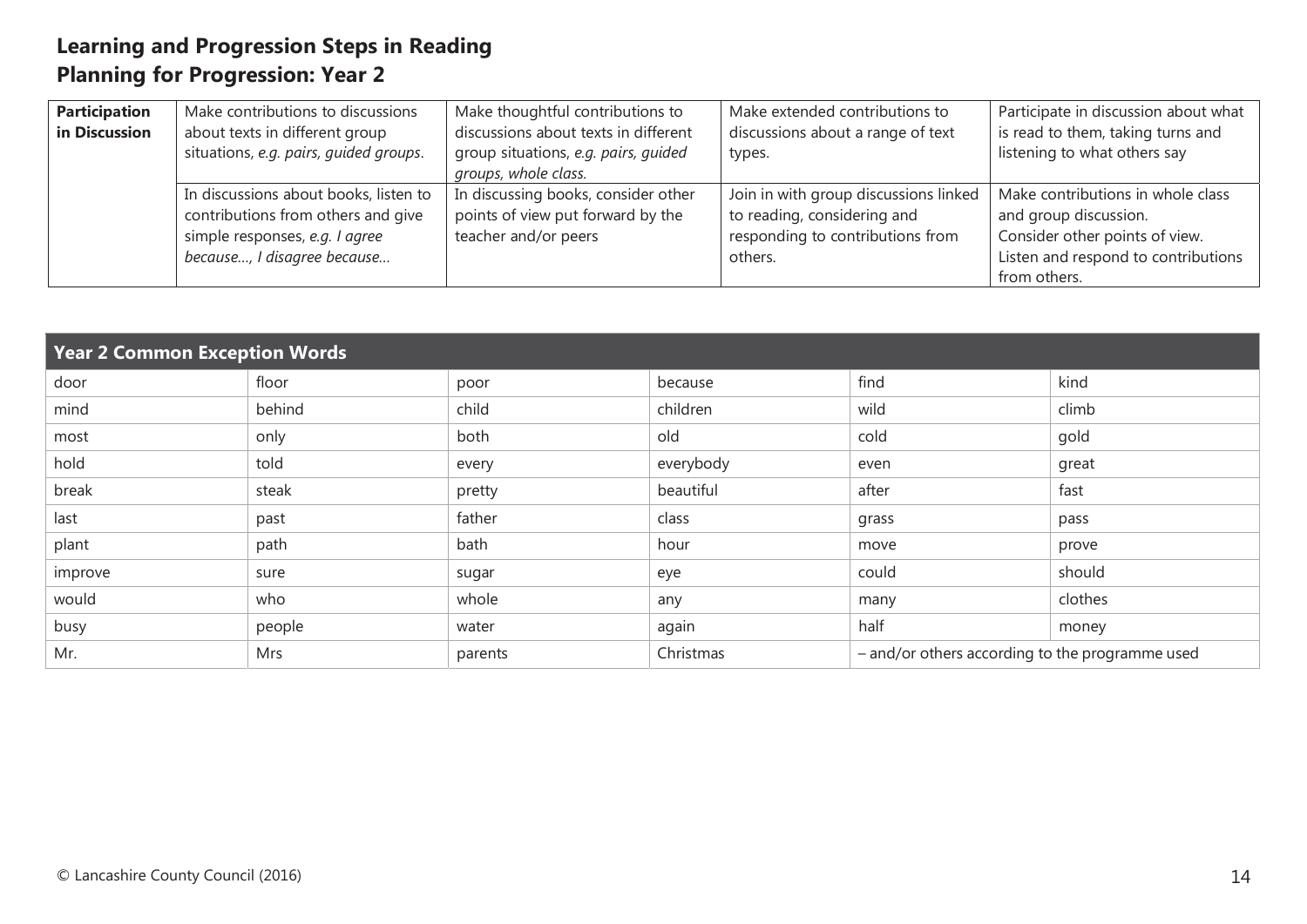| Range:              | Books at an age appropriate interest level including:                               |                                                         |                                                          |                                                                              |  |
|---------------------|-------------------------------------------------------------------------------------|---------------------------------------------------------|----------------------------------------------------------|------------------------------------------------------------------------------|--|
|                     | · Fiction e.g. fables, fairy tales, folk tales, mystery and adventure, play scripts |                                                         |                                                          |                                                                              |  |
|                     | • Non-fiction e.g. recounts, diaries, non-chronological reports, persuasion         |                                                         |                                                          |                                                                              |  |
|                     | • Poetry e.g. classic poetry, shape poems, calligrams, poems on a theme             |                                                         |                                                          |                                                                              |  |
|                     | LAP <sub>1</sub>                                                                    | LAP <sub>2</sub>                                        | LAP <sub>3</sub>                                         | <b>Key Learning</b>                                                          |  |
| <b>Book Band:</b>   | <b>White/Lime</b>                                                                   | <b>Lime/Brown</b>                                       | <b>Brown</b>                                             | <b>Brown</b>                                                                 |  |
| <b>Word Reading</b> | Use knowledge of root words to                                                      | Use knowledge of root words to                          | Use knowledge of root words to                           | Use knowledge of root words to                                               |  |
|                     | understand meanings of words, e.g.                                                  | understand meanings of words, e.g.                      | understand meanings of words, e.g.                       | understand meanings of words.                                                |  |
|                     | forget, forgetting; begin, beginner;                                                | limit, limiting, limited, limitation.                   | base, basic, basically; drama,                           |                                                                              |  |
|                     | garden, gardening, gardener                                                         |                                                         | dramatic, dramatically.                                  |                                                                              |  |
|                     | Use prefixes to understand meanings                                                 | Use prefixes to understand meanings                     | Use prefixes to understand meanings                      | Use prefixes to understand                                                   |  |
|                     | e.g. un-, dis-, mis (meaning 'not'):                                                | e.g. re- (meaning 'again' or 'back'),                   | e.g. in-, im- (meaning 'not'):                           | meanings e.g. un-, dis-, mis-, re-,                                          |  |
|                     | unacceptable, unlock, unbelievable;                                                 | pre- (meaning 'before') refresh,                        | incorrect, inactive, inappropriate;                      | pre-, im-, in-.                                                              |  |
|                     | disappoint, disagree, disobey;                                                      | redecorate, reappear; preschool,                        | impossible, immature, impolite.                          |                                                                              |  |
|                     | misbehave, mislead, misspell.                                                       | prepay, prehistoric                                     |                                                          |                                                                              |  |
|                     | Use suffixes to understand meanings                                                 | Use suffixes to understand meanings                     | Use suffixes to understand meanings                      | Use suffixes to understand meanings                                          |  |
|                     | e.g. -ly (meaning 'in this way'): sadly,                                            | e.g. - ly (meaning 'in this way'):                      | e.g. -ous (meaning 'full of'):                           | e.g. $-ly$ , $-ous$ .                                                        |  |
|                     | finally, completely.                                                                | energetically, frantically, gently,                     | mountainous, humorous, poisonous,                        |                                                                              |  |
|                     |                                                                                     | nobly, comically.                                       | dangerous, courageous.                                   |                                                                              |  |
|                     | Read and understand selected words                                                  | Read and understand selected words                      | Read and understand selected words                       | Read and understand words from                                               |  |
|                     | from the Year 3 list (selected from                                                 | from the Year 3 list (selected from                     | from the Year 3 list (selected from                      | the Year 3 list (selected from the                                           |  |
|                     | the statutory Year 3/4 word list).                                                  | the statutory Year 3/4 word list).                      | the statutory Year 3/4 word list).                       | statutory Year 3/4 word list).                                               |  |
| <b>Developing</b>   | Identify the main events from a story                                               | Identify and record the main events                     | Sequence the main events in stories,                     | Sequence and discuss the main                                                |  |
| pleasure in         | in sequence by saying what                                                          | of a story in sequence, e.g. story                      | orally and in note/picture form.                         | events in stories.                                                           |  |
| reading and         | happened at each stage, e.g. first of                                               | map, story board. Use to retell.                        | Discuss each main event, sharing                         |                                                                              |  |
| motivation to       | all, later on, after that,                                                          |                                                         | opinions.                                                |                                                                              |  |
| read                | eventually, finally etc.                                                            |                                                         |                                                          |                                                                              |  |
|                     | Orally retell stories including all main                                            | Orally retell stories including detail                  | Orally retell stories, engaging the                      | Orally retell a range of stories,                                            |  |
|                     | events in sequence.                                                                 | and vocabulary from the text to<br>engage the listener. | listener through eye contact,<br>expression and gesture. | including less familiar fairy stories,<br>fables and folk tales e.g. Grimm's |  |
|                     |                                                                                     |                                                         |                                                          |                                                                              |  |
|                     |                                                                                     |                                                         |                                                          | Fairy Tales.                                                                 |  |
|                     | Discuss morals in fables, e.g. The                                                  | Discuss themes in fairy tales and folk                  | Identify and discuss themes in fairy                     | Identify and discuss themes e.g.                                             |  |
|                     | Hare and the Tortoise, The Fox and                                                  | tales e.g. good over evil, weak and                     | tales and folk tales e.g. good over                      | good over evil, weak and strong, wise                                        |  |
|                     | the Crow, The Lion and the Mouse.                                                   | strong, wise and foolish, rich and                      | evil, weak and strong, wise and                          | and foolish, mean and generous, rich                                         |  |
|                     |                                                                                     | poor.                                                   | foolish, mean and generous, rich and                     | and poor.                                                                    |  |
|                     |                                                                                     |                                                         | poor.                                                    |                                                                              |  |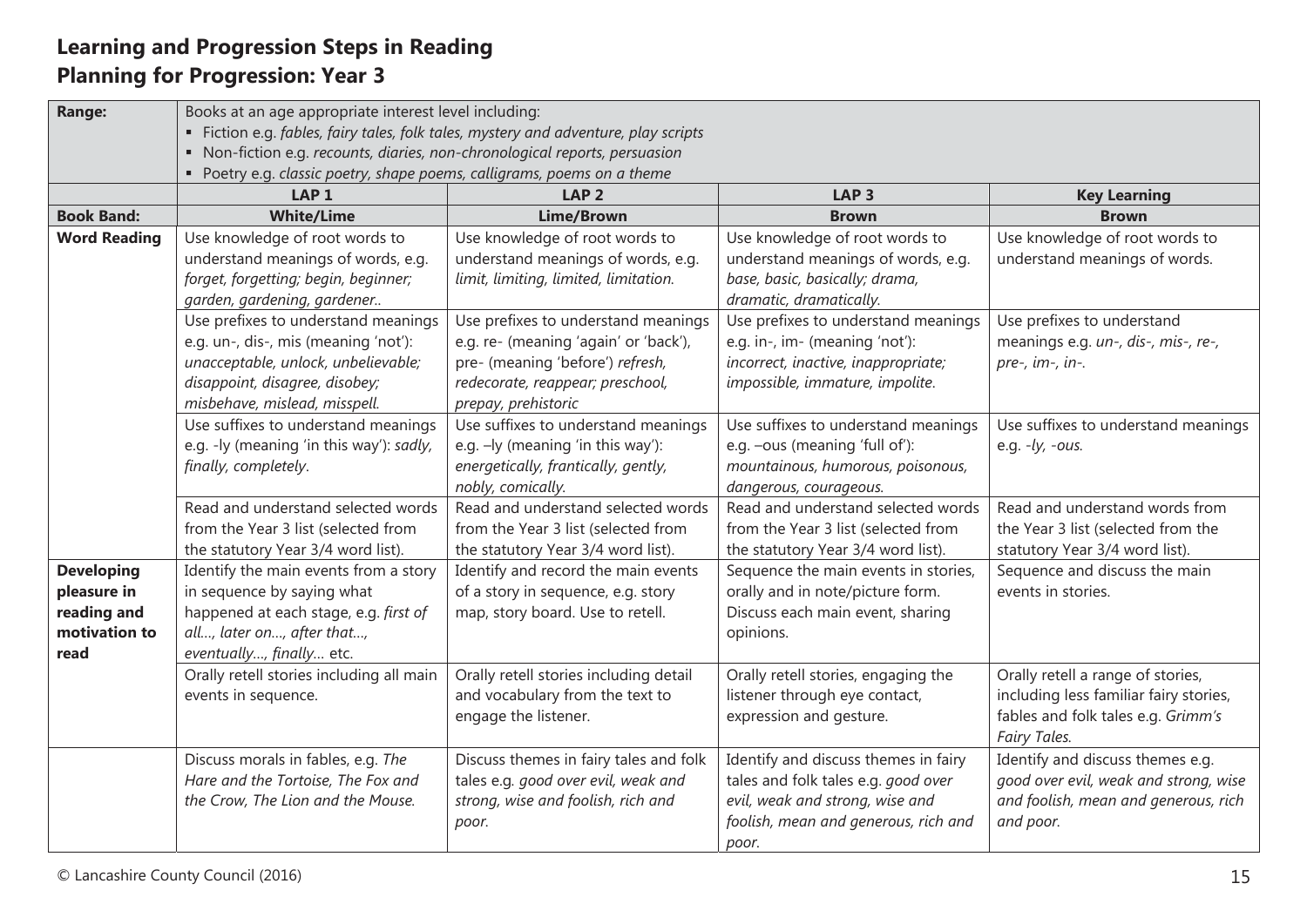|                                  | Identify and discuss conventions of<br>fables e.g. animals which behave like<br>humans, a lesson learnt, one or two<br>characters only. | Discuss conventions of fairy tales or<br>folk tales, introduced by the teacher<br>e.g. magical sentence, a wish, a spell<br>or a chant, repeated several times.            | Identify and discuss conventions of<br>fairy tales and folk tales e.g. numbers<br>three and seven in fairy tales,<br>characters who speak in riddles,<br>rhymes or old-fashioned English.         | Identify and discuss conventions e.g.<br>numbers three and seven in fairy<br>tales, magical sentence repeated<br>several times. |
|----------------------------------|-----------------------------------------------------------------------------------------------------------------------------------------|----------------------------------------------------------------------------------------------------------------------------------------------------------------------------|---------------------------------------------------------------------------------------------------------------------------------------------------------------------------------------------------|---------------------------------------------------------------------------------------------------------------------------------|
|                                  | Prepare poems to read aloud by text<br>marking, colour coding and<br>annotating to support rehearsal and<br>performance.                | Prepare poems or play scripts to<br>read aloud by text marking, colour<br>coding and annotating to support<br>rehearsal and performance.                                   | Prepare poems and play scripts to<br>read aloud, showing understanding<br>through intonation, tone, volume<br>and action.                                                                         | Prepare poems and play scripts to<br>read aloud, showing understanding<br>through intonation, tone, volume<br>and action.       |
| <b>Understanding</b><br>the text | Choose favourite words and phrases<br>from a range of texts.                                                                            | Identify and discuss favourite words<br>and phrases which capture the<br>reader's interest and imagination.                                                                | Identify, discuss and independently<br>collect favourite words and phrases<br>which capture the reader's interest<br>and imagination.                                                             | Identify, discuss and collect favourite<br>words and phrases which capture<br>the reader's interest and<br>imagination.         |
|                                  | Identify unfamiliar words and discuss<br>possible meanings.                                                                             | Work out the meaning of unfamiliar<br>words by using the context.                                                                                                          | Explain the meaning of unfamiliar<br>words by using the context.                                                                                                                                  | Explain the meaning of unfamiliar<br>words by using the context.                                                                |
|                                  | Use the first two letters to locate<br>words in a dictionary.                                                                           | Use dictionaries (first two letters) to<br>check meanings of words they have<br>read and identify the appropriate<br>definition in relation to the context<br>of the text. | Use dictionaries (first two letters) to<br>check meanings of words they have<br>read, identifying the appropriate<br>definition and explaining its use in<br>relation to the context of the text. | Use dictionaries to check meanings<br>of words they have read.                                                                  |
|                                  | Use expression when reading aloud.                                                                                                      | Use appropriate intonation and<br>expression when reading aloud.                                                                                                           | Use appropriate intonation, tone and<br>volume when reading aloud.                                                                                                                                | Use intonation, tone and volume<br>when reading aloud.                                                                          |
|                                  | Take note of punctuation when<br>reading aloud, e.g. pausing at full<br>stops, changing voice in response to<br>an exclamation mark.    | Take note of punctuation when<br>reading aloud, e.g. show a rising<br>inflection in response to a question<br>mark.                                                        | Take note of punctuation when<br>reading aloud, e.g. changing voice in<br>response to inverted commas,<br>pausing at commas in lists and<br>commas used to demarcate clauses.                     | Take note of punctuation when<br>reading aloud.                                                                                 |
|                                  | Discuss their understanding of the<br>text using tentative language, e.g.<br>Perhaps, I am interested by                                | Discuss their understanding of the<br>text using tentative language, e.g. /<br>am puzzled by, I'd like to know if,<br>I'm not sure but                                     | Discuss their understanding of the<br>text using tentative language, e.g. At<br>first I thoughtbut now, I was<br>wondering whether                                                                | Discuss their understanding of the<br>text.                                                                                     |
|                                  | Raise own questions during the<br>reading process to deepen<br>understanding e.g. What did he do,<br>What did he think when?            | Raise own questions during the<br>reading process to deepen<br>understanding e.g. Why did, How<br>did? What happened when?                                                 | Raise own questions during the<br>reading process to deepen<br>understanding e.g. Why did the<br>character, What might happen if<br>she?                                                          | Raise questions during the reading<br>process to deepen understanding<br>e.g. I wonder why the character.                       |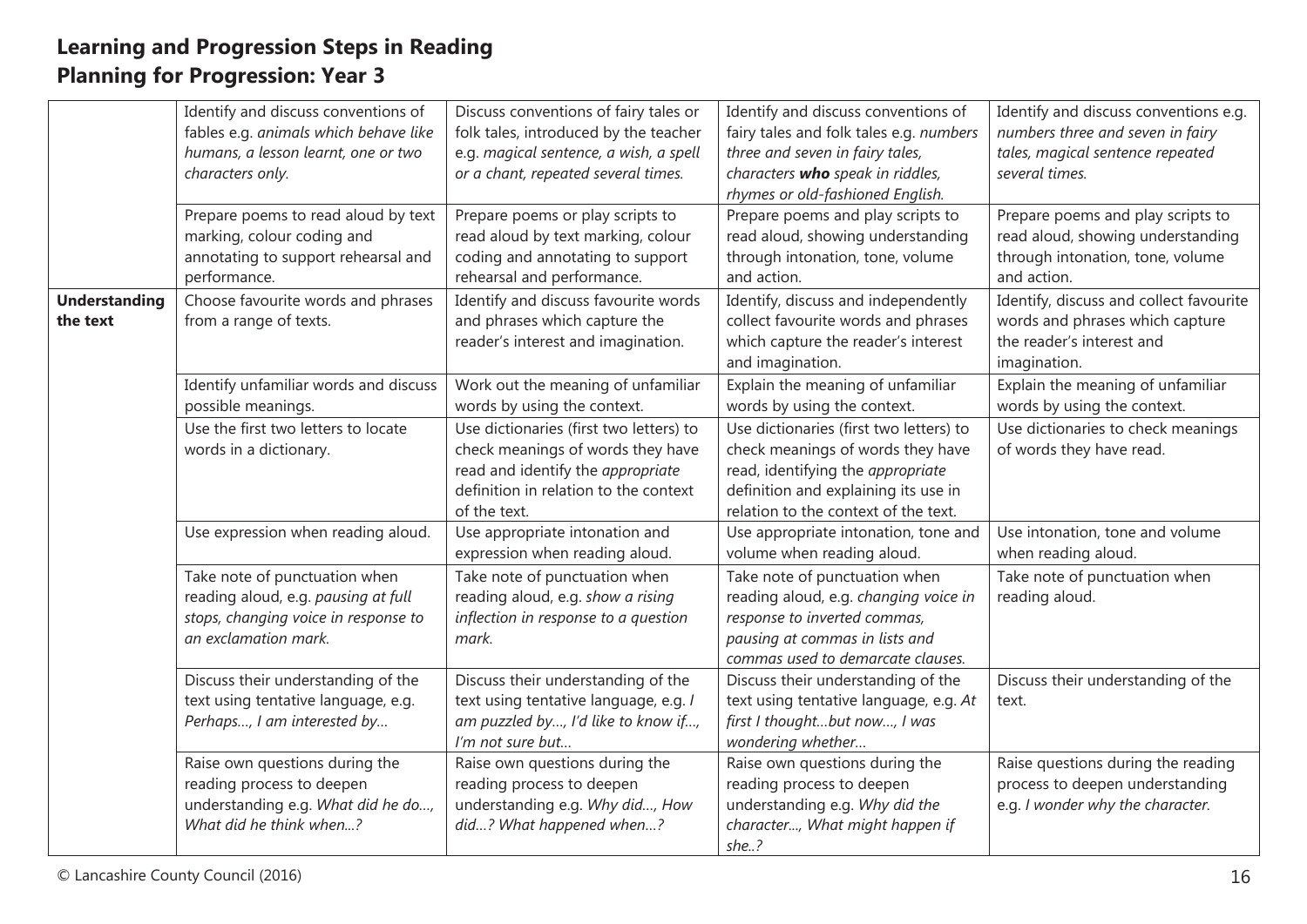|                                                | Draw inferences around characters<br>actions, e.g. Why did the Pied Piper<br>take revenge? Why did the hare<br>challenge the tortoise to a race?            | Draw inferences around characters<br>thoughts, feelings and actions.                                                                                                    | Draw inferences around characters'<br>thoughts, feelings and actions, and<br>justify with evidence from the text.                                                                                                            | Draw inferences around characters<br>thoughts, feelings and actions, and<br>justify with evidence from the text.                                |
|------------------------------------------------|-------------------------------------------------------------------------------------------------------------------------------------------------------------|-------------------------------------------------------------------------------------------------------------------------------------------------------------------------|------------------------------------------------------------------------------------------------------------------------------------------------------------------------------------------------------------------------------|-------------------------------------------------------------------------------------------------------------------------------------------------|
|                                                | Make predictions based on details<br>stated.                                                                                                                | Make plausible predictions based on<br>details stated.                                                                                                                  | Make predictions based on details<br>stated, giving reasons.                                                                                                                                                                 | Make predictions based on details<br>stated.                                                                                                    |
|                                                | Respond to a statement using true<br>or false; give simple reasons,<br>drawing on the text, e.g. The Snow<br>Queen is an evil character - true or<br>false? | Provide evidence to support a<br>statement provided by the teacher,<br>e.g. The Iron Man is a mysterious<br>character. What evidence is there to<br>support this point? | Justify responses to the text using<br>the PE prompt (Point + Evidence).                                                                                                                                                     | Justify responses to the text using<br>the PE prompt (Point $+$ Evidence).                                                                      |
|                                                | Discuss the purpose of paragraphs in<br>non-fiction texts, e.g. non-<br>chronological reports, biographies,<br>persuasive letters.                          | Discuss the purpose of paragraphs in<br>non-fiction texts and identify the key<br>idea of each paragraph, e.g.<br>discussion texts, information texts.                  | Discuss the purpose of paragraphs<br>and identify the key idea of each<br>paragraph by labelling, e.g.<br>explanations, information texts.                                                                                   | Discuss the purpose of paragraphs.<br>Identify a key idea in a paragraph.                                                                       |
|                                                | Analyse texts looking at structure<br>and presentation e.g. persuasive<br>letters and leaflets, shape poems and<br>calligrams.                              | Analyse texts looking at language,<br>structure and presentation e.g.<br>poems on a theme, discussion texts.                                                            | Analyse and evaluate texts looking at<br>language, structure and presentation<br>e.g. play scripts, classic poetry,<br>explanations.                                                                                         | Analyse and evaluate texts looking<br>at language, structure and<br>presentation e.g. persuasive letter,<br>diary and calligram etc.            |
| <b>Non-fiction</b><br>information<br>retrieval | Activate prior knowledge and<br>prepare for research by creating a<br>mind map, or concept map, of what<br>is already known about the subject.              | Prepare for research by identifying<br>what is already known and generate<br>possible questions about the subject.                                                      | Prepare for research by identifying<br>what is already known about the<br>subject, generate key questions to<br>structure the task, e.g. create a KWL<br>grid. Complete the KWL grid with<br>answers to questions generated. | Prepare for research by identifying<br>what is already known about the<br>subject and key questions to<br>structure the task.                   |
|                                                | Identify how specific information is<br>organised within a non-fiction text<br>e.g. sub headings, bullet points,<br>glossaries, diagrams.                   | Describe how specific information is<br>organised within a non-fiction text<br>e.g. text boxes, contents, bullet<br>points, glossaries, diagrams.                       | Evaluate how specific information is<br>organised within a non-fiction text<br>e.g. text boxes, contents, bullet points,<br>glossaries, diagrams.                                                                            | Evaluate how specific information is<br>organised within a non-fiction text<br>e.g. text boxes, contents, bullet points,<br>glossary, diagrams. |
|                                                | Use a title, cover and blurb to<br>determine whether a book will<br>provide relevant information for<br>research.                                           | Use the title and contents page to<br>appraise whether a book will provide<br>relevant information for research.                                                        | Quickly appraise a text to evaluate<br>usefulness.                                                                                                                                                                           | Quickly appraise a text to evaluate<br>usefulness.                                                                                              |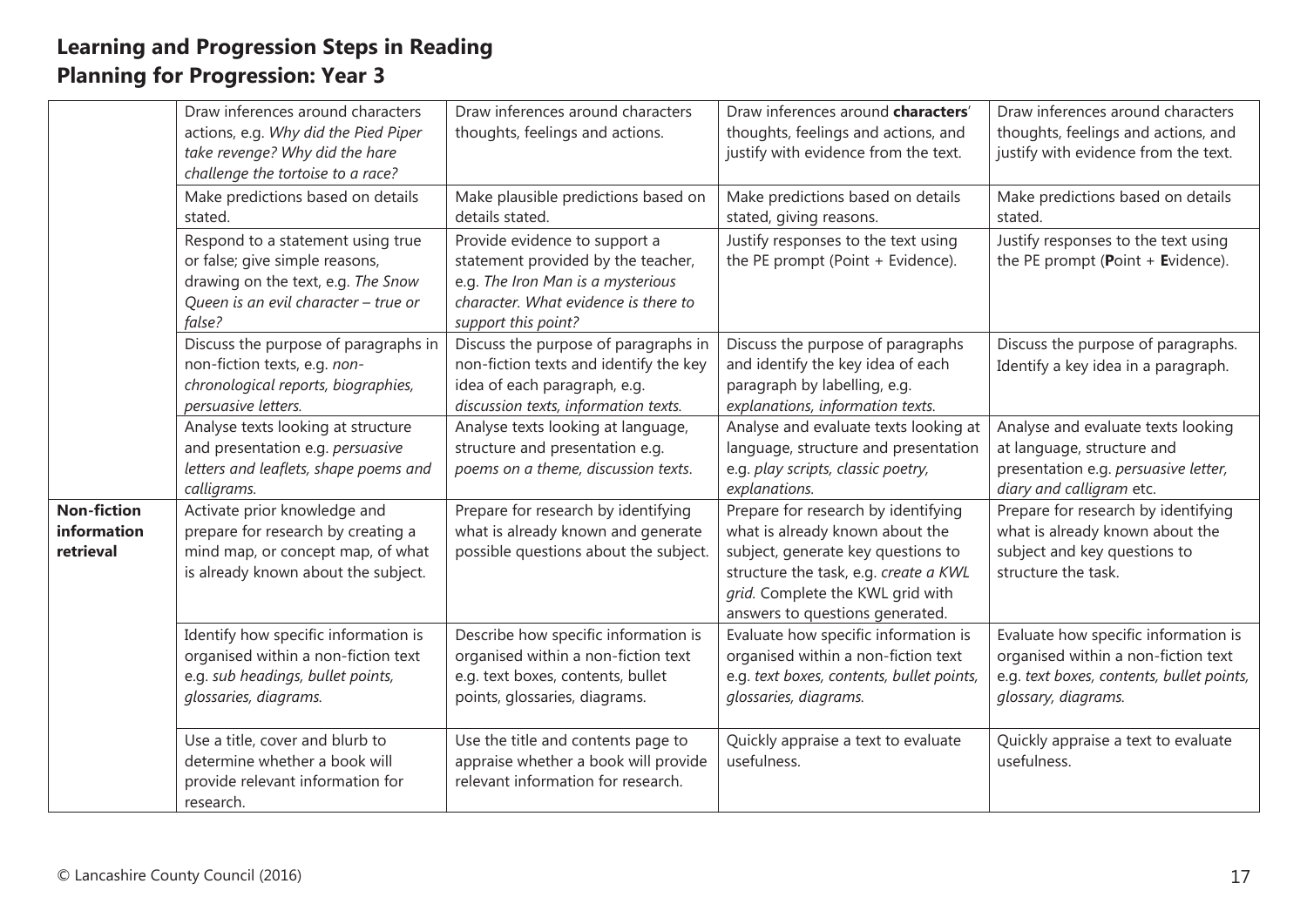|                                       | Locate features of information texts<br>in print and on screen, e.g. contents,<br>index, page numbers, hyperlinks and<br>icons.                                  | Locate features of information texts<br>in print and on screen, e.g. contents,<br>index, headings, sub-headings, page<br>numbers, hyperlinks, icons and drop<br>down menus.                            | Navigate texts in print and on screen<br>using contents, index, headings, sub-<br>headings, page numbers, hyperlinks,<br>icons and drop down menus.                                                                                                      | Navigate texts in print and on<br>screen.                                                                                         |
|---------------------------------------|------------------------------------------------------------------------------------------------------------------------------------------------------------------|--------------------------------------------------------------------------------------------------------------------------------------------------------------------------------------------------------|----------------------------------------------------------------------------------------------------------------------------------------------------------------------------------------------------------------------------------------------------------|-----------------------------------------------------------------------------------------------------------------------------------|
|                                       | Record information from non-fiction<br>texts. Complete charts using key<br>words, phrases or sentences.                                                          | Record information from non-fiction<br>texts by making simple notes e.g. key<br>words and phrases, page references<br>and headings, and use these in<br>subsequent writing.                            | Record information from a range of<br>non-fiction texts. Make clear notes<br>by identifying key words, phrases or<br>sentences in reading and making use<br>of simple formats to capture key<br>points, e.g. flow chart, 'for' and<br>'against' columns. | Record information from a range of<br>non-fiction texts.                                                                          |
| <b>Participating</b><br>in Discussion | Participate in discussion about what<br>is read to them and books they have<br>read independently, e.g. answering<br>questions, and making relevant<br>comments. | Participate in discussion about what<br>is read to them and books they have<br>read independently, e.g. generating,<br>asking and answering questions,<br>making comments using tentative<br>language. | Participate in discussion about what<br>is read to them and books they have<br>read independently, e.g. expressing<br>preferences, providing opinions,<br>generating, asking and answering<br>questions, and making relevant<br>comments.                | Participate in discussion about what<br>is read to them and books they have<br>read independently.                                |
|                                       | Discuss and follow simple rules for<br>discussion.                                                                                                               | Consider and choose from a<br>selection of rules for effective<br>discussion provided by the teacher.                                                                                                  | Develop and agree on rules for<br>effective discussion, taking turns and<br>listening to what others say.                                                                                                                                                | Develop and agree on rules for<br>effective discussion. Take turns and<br>listen to what others say.                              |
|                                       | Make contributions in group<br>situations e.g. pairs and guided<br>groups.                                                                                       | Make and respond to contributions<br>in group situations e.g pairs and<br>guided groups.                                                                                                               | Make and respond to contributions<br>in a variety of group situations e.g.<br>whole class, pairs, guided groups,<br>book circles.                                                                                                                        | Make and respond to contributions<br>in a variety of group situations e.g.<br>whole class, pairs, guided groups,<br>book circles. |

| Year 3 Word List for Reading and Spelling |               |            |                |          |             |
|-------------------------------------------|---------------|------------|----------------|----------|-------------|
| accident(ally)                            | century       | February   | length         | popular  | strange     |
| actual(ly)                                | circle        | forward(s) | library        | potatoes | thought     |
| address                                   | decide        | fruit      | minute         | promise  | through     |
| answer                                    | describe      | heard      | naughty        | purpose  | weight      |
| arrive                                    | early         | heart      | notice         | quarter  | woman/women |
| believe                                   | earth         | height     | occasion(ally) | question |             |
| bicycle                                   | eight /eighth | history    | often          | reign    |             |
| centre                                    | enough        | learn      | perhaps        | sentence |             |

© Lancashire County Council (2016) 18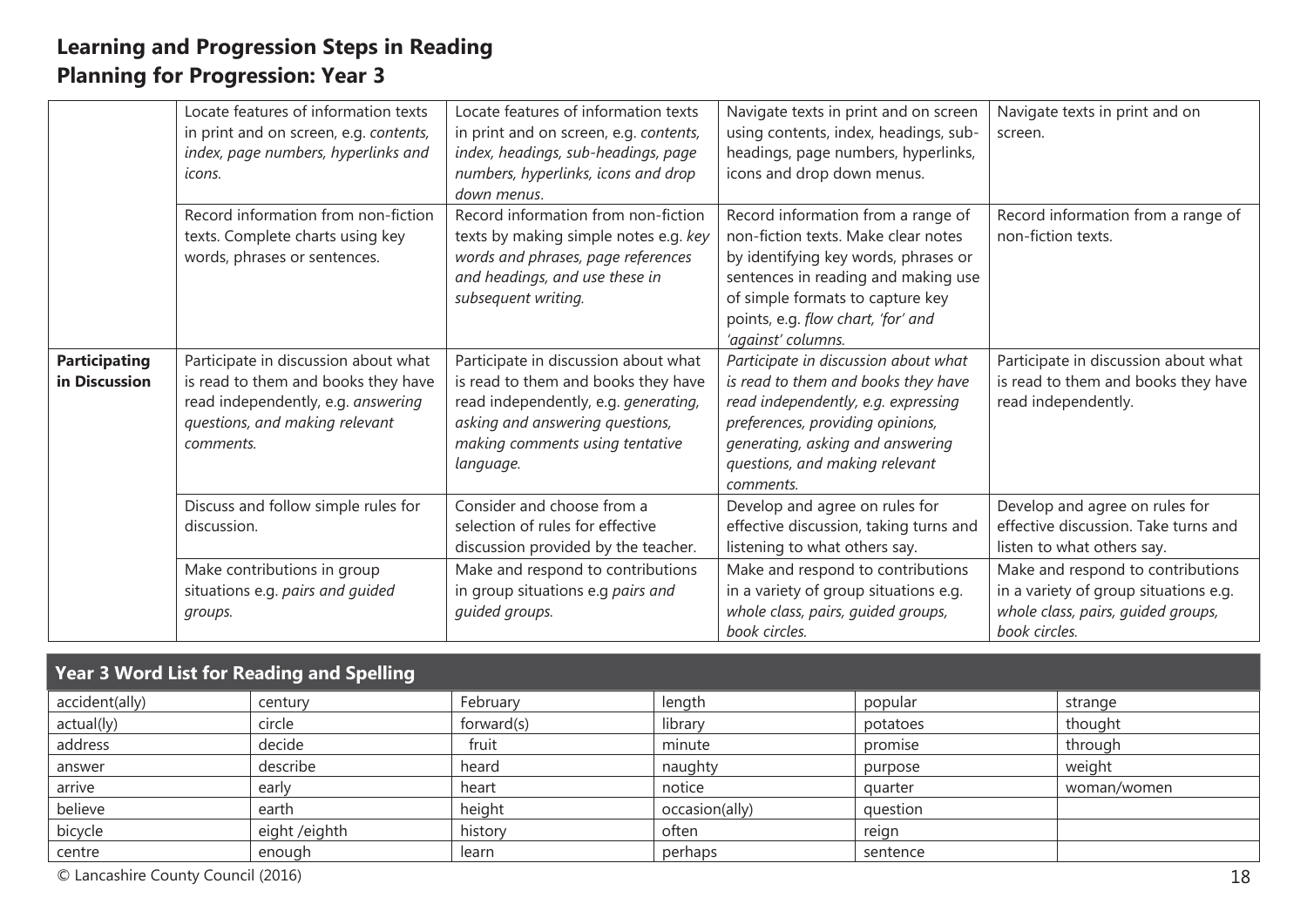| <b>Range:</b>                                                            | Books at an age appropriate interest level including:                                                                                                                                                                                             |                                                                                                                                                                                                                                                    |                                                                                                                                                                                                                                                                   |                                                                                                                                                                                                                                       |  |  |
|--------------------------------------------------------------------------|---------------------------------------------------------------------------------------------------------------------------------------------------------------------------------------------------------------------------------------------------|----------------------------------------------------------------------------------------------------------------------------------------------------------------------------------------------------------------------------------------------------|-------------------------------------------------------------------------------------------------------------------------------------------------------------------------------------------------------------------------------------------------------------------|---------------------------------------------------------------------------------------------------------------------------------------------------------------------------------------------------------------------------------------|--|--|
|                                                                          | • fiction e.g. myths, fairy tales, fantasy, issues and dilemmas, play scripts                                                                                                                                                                     |                                                                                                                                                                                                                                                    |                                                                                                                                                                                                                                                                   |                                                                                                                                                                                                                                       |  |  |
|                                                                          |                                                                                                                                                                                                                                                   | • non-fiction e.g. newspapers, explanations, information, persuasion, discussion                                                                                                                                                                   |                                                                                                                                                                                                                                                                   |                                                                                                                                                                                                                                       |  |  |
|                                                                          | poetry e.g. classic poetry, kenning, haiku, cinquain, poems on a theme                                                                                                                                                                            |                                                                                                                                                                                                                                                    |                                                                                                                                                                                                                                                                   |                                                                                                                                                                                                                                       |  |  |
|                                                                          | LAP <sub>1</sub>                                                                                                                                                                                                                                  | LAP <sub>2</sub>                                                                                                                                                                                                                                   | LAP <sub>3</sub>                                                                                                                                                                                                                                                  | <b>Key Learning</b>                                                                                                                                                                                                                   |  |  |
| <b>Book Band:</b>                                                        | <b>Brown/Grey</b>                                                                                                                                                                                                                                 | Grey                                                                                                                                                                                                                                               | Grey                                                                                                                                                                                                                                                              |                                                                                                                                                                                                                                       |  |  |
| <b>Word Reading</b>                                                      | Use knowledge of root words to<br>understand meanings of words, e.g.<br>fame, famous, famously; surprise,<br>surprisingly; decide, undecided, decision,<br>indecisive; appear, reappear, disappear,<br>appearance; favour, favourite, favourable. | Use knowledge of root words to<br>understand meanings of words, e.g.<br>strange, stranger, strangely, estranged;<br>probable, probably, improbable; guide,<br>misquided, guiding; answer, unanswered,<br>answerable; centre, central, centred.     | Use knowledge of root words to<br>understand meanings of words, e.g.<br>separate, separately, separation; image,<br>imagine, imagination; continue,<br>continually, continuation; inform,<br>information, informative, informant;<br>adore, adoringly, adoration. | Use knowledge of root words<br>to understand meanings of words.                                                                                                                                                                       |  |  |
|                                                                          | Use prefixes to understand meanings e.g.<br>ir- (meaning 'not'): irregular,<br>irreplaceable, irresponsible;<br>il- (meaning 'not') illegal; illogical.                                                                                           | Use prefixes to understand meanings e.g.<br>sub-(meaning 'under'): subheading,<br>submarine, submerge.<br>Inter- (meaning 'between'): interact,<br>intercity, international.                                                                       | Use prefixes to understand meanings e.g.<br>super- (meaning 'above/beyond'):<br>superman, supermarket; anti- (meaning<br>'against'): antiseptic, anticlockwise,<br>antisocial; auto- (meaning 'self' or 'own'):<br>autograph, autobiography.                      | Use prefixes to understand meanings<br>e.g. in-, ir-, sub-, inter-, super-, anti-,<br>auto-.                                                                                                                                          |  |  |
|                                                                          | Use suffixes to understand meanings of<br>nouns e.g.<br>-tion (meaning 'act of' or 'state of'):<br>invention, description;<br>- ssion (meaning 'act of' or 'state of'):<br>confession, admission.                                                 | Use suffixes to understand meanings e.g.<br>-cian (meaning 'having a skill or art'):<br>musician, electrician.<br>-sion (meaning 'act of' or 'state of'):<br>decision, invasion, confusion.                                                        | Use suffixes to understand meanings of<br>nouns e.g. -ation (indicating action or<br>state): admiration, preparation, adoration,<br>sensation, information.                                                                                                       | Use suffixes to understand<br>meanings e.g. -ation, - tion, -<br>ssion, -cian, -sion.                                                                                                                                                 |  |  |
|                                                                          | Read and understand selected words<br>from the Year 4 list.                                                                                                                                                                                       | Read and understand selected words<br>from the Year 4 list.                                                                                                                                                                                        | Read and understand selected words<br>from the Year 4 list.                                                                                                                                                                                                       | Read and understand words<br>from the Year 4 list.                                                                                                                                                                                    |  |  |
| <b>Developing</b><br>pleasure in<br>reading and<br>motivation to<br>read | Speak confidently about texts using<br>prompts such as: I really liked the part<br>when, The scariest/funniest/saddest<br>part was ; The part I really saw in my<br>imagination was                                                               | Orally respond to texts, enthusiastically<br>sharing their opinions. Capture some<br>responses in writing e.g. performing and<br>recommending poems, completing a<br>recommended reads chart, creating a<br>book review board game.                | Demonstrate enthusiasm for wider<br>reading by confidently sharing opinions.<br>Capture responses in writing in a variety<br>of ways e.g. comparing and ranking<br>characters, contributing to a book<br>recommendation display.                                  | Listen to, read and discuss a range of<br>fiction, poetry, plays and non-fiction in<br>different forms e.g. fairy tales, folk tales,<br>classic poetry, kennings, advertisements,<br>formal speeches, magazines, electronic<br>texts. |  |  |
|                                                                          | Prepare a poem and/or play script to<br>perform to the class. Use text marking,<br>colour coding and annotations to<br>support planning and rehearsal. Perform<br>with expression.                                                                | Prepare a poem and/or play script to<br>perform to another class or assembly,<br>showing understanding through<br>intonation, tone, volume and action. Use<br>text marking, colour coding and<br>annotations to support planning and<br>rehearsal. | Prepare a poem to perform and learn by<br>heart. Use text marking, colour coding<br>and annotations to support planning and<br>rehearsal Perform the poem to an<br>audience, showing understanding<br>through intonation, tone, volume and<br>action.             | Prepare poems and play scripts to read<br>aloud, showing understanding through<br>intonation, tone, volume and action.<br>Learn a range of poems by heart and<br>rehearse for performance.                                            |  |  |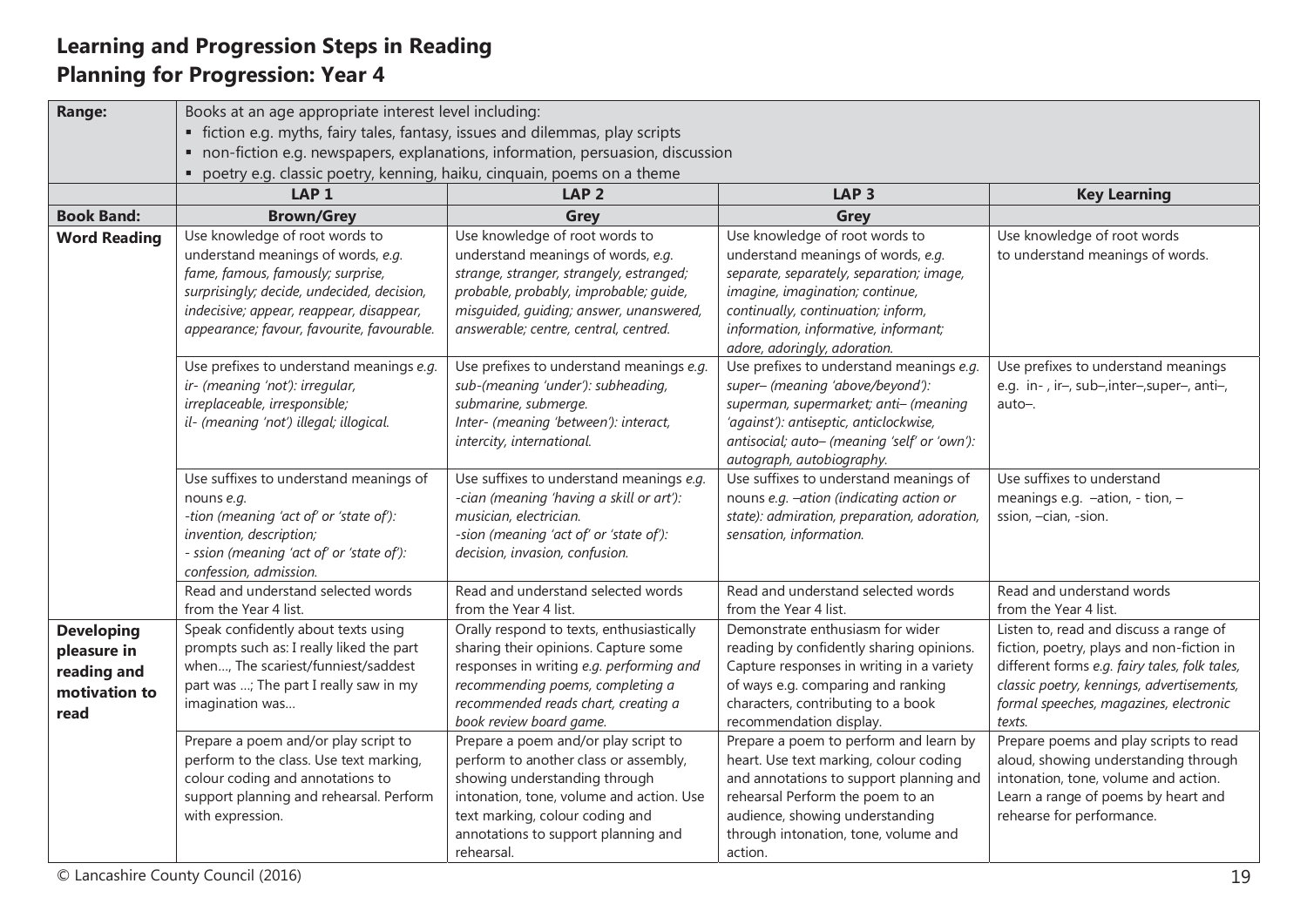|                      | Orally retell myths, fairy tales and tales  | Orally retell myths, fairy tales and stories  | Orally retell myths, fairy stories and    | Orally retell a range of stories, including |
|----------------------|---------------------------------------------|-----------------------------------------------|-------------------------------------------|---------------------------------------------|
|                      | from other cultures, engaging the           | from other cultures, engaging the             | stories from other cultures, engaging the | less familiar fairy stories, myths and      |
|                      | listener through eye contact, expression    | listener through use of eye contact,          | listener through dramatic use of voice    | legends.                                    |
|                      | and gesture                                 | expression, gesture / props.                  | and actions.                              |                                             |
| <b>Understanding</b> | Identify, discuss and collect favourite     | Identify, discuss and collect effective       | Identify, discuss and independently       | Identify, discuss and collect effective     |
| the text             | words and phrases which capture the         | words and phrases which capture the           | collect effective words and phrases       | words and phrases which capture the         |
|                      | reader's interest and imagination in        | reader's interest and imagination in          | which capture the reader's interest and   | reader's interest and imagination e.g.      |
|                      | poetry and narrative texts.                 | poetry and narrative texts e.g. alliteration, | imagination in poetry and narrative texts | metaphors, similes.                         |
|                      |                                             | noun phrases.                                 | e.g. similes and metaphors.               |                                             |
|                      | Identify key vocabulary and discuss         | Work out the meaning of unfamiliar            | Explain the meaning of key vocabulary     | Explain the meaning of key vocabulary       |
|                      | possible meanings.                          | vocabulary using the context.                 | within the context of the text.           | within the context of the text.             |
|                      | Use the first three letters to locate words | Use dictionaries (first three letters) to     | Use dictionaries (first three letters) to | Use dictionaries to check meanings of       |
|                      | in a dictionary.                            | check meanings of words they have read        | check meanings of words they have read,   | words in the texts that they read.          |
|                      |                                             | and identify the appropriate definition in    | identifying the appropriate definition    |                                             |
|                      |                                             | relation to the context of the text.          | and explaining its use in relation to the |                                             |
|                      |                                             |                                               | context of the text.                      |                                             |
|                      | Use punctuation to determine intonation     | Use punctuation to determine intonation       | Use punctuation and the meaning of key    | Use punctuation to determine intonation     |
|                      | and expression when reading aloud to a      | and expression when reading aloud to a        | words to determine intonation and         | and expression when reading aloud to a      |
|                      | range of audiences, e.g. changing voice in  | range of audiences, e.g. pausing at the       | expression when reading aloud to a        | range of audiences.                         |
|                      | response to inverted commas, pausing at     | comma after a fronted adverbial.              | range of audiences, e.g. The tour guide   |                                             |
|                      | commas in lists and commas used to          |                                               | announced 'Be back here at four o'clock!' |                                             |
|                      | demarcate clauses.                          |                                               |                                           |                                             |
|                      | Make predictions from different parts of    | Distinguish between information which is      | Make predictions based on information     | Make predictions based on information       |
|                      | the story, based on information stated.     | stated and that which is implied, e.g.        | stated and that which is implied.         | stated and implied.                         |
|                      |                                             | complete a sorting activity using some        |                                           |                                             |
|                      |                                             | statements which make direct references       |                                           |                                             |
|                      |                                             | to the text and others which contain          |                                           |                                             |
|                      |                                             | implied information.                          |                                           |                                             |
|                      | Demonstrate active reading strategies       | Demonstrate active reading strategies         | Demonstrate active reading strategies     | Demonstrate active reading strategies       |
|                      | and capture in reading journals e.g.        | and capture in reading journals e.g.          | and capture in reading journals e.g. book | e.g. generating questions, finding          |
|                      | generating questions, finding answers,      | visualisation, constructing images,           | talk, generating questions, refining      | answers, refining thinking, modifying       |
|                      | story shapes and charts, role on the wall.  | relationship grids and freeze frames.         | thinking, modifying questions, feelings   | questions, constructing images.             |
|                      |                                             |                                               | graph to show how characters' emotions    |                                             |
|                      |                                             |                                               | develop, and character ranking to order   |                                             |
|                      |                                             |                                               | most powerful to least powerful with      |                                             |
|                      |                                             |                                               | evidence from the text.                   |                                             |
|                      | Identify and discuss themes introduced      | Identify and discuss themes e.g. just and     | Identify, discuss and compare themes      | Identify, analyse and discuss themes e.g.   |
|                      | by the teacher e.g. safe and dangerous,     | unjust.                                       | across more than one text e.g. origins of | safe and dangerous, just and unjust,        |
|                      | rich and poor.                              |                                               | the earth, its people and animals.        | origins of the earth, its people and        |
|                      |                                             |                                               |                                           | animals.                                    |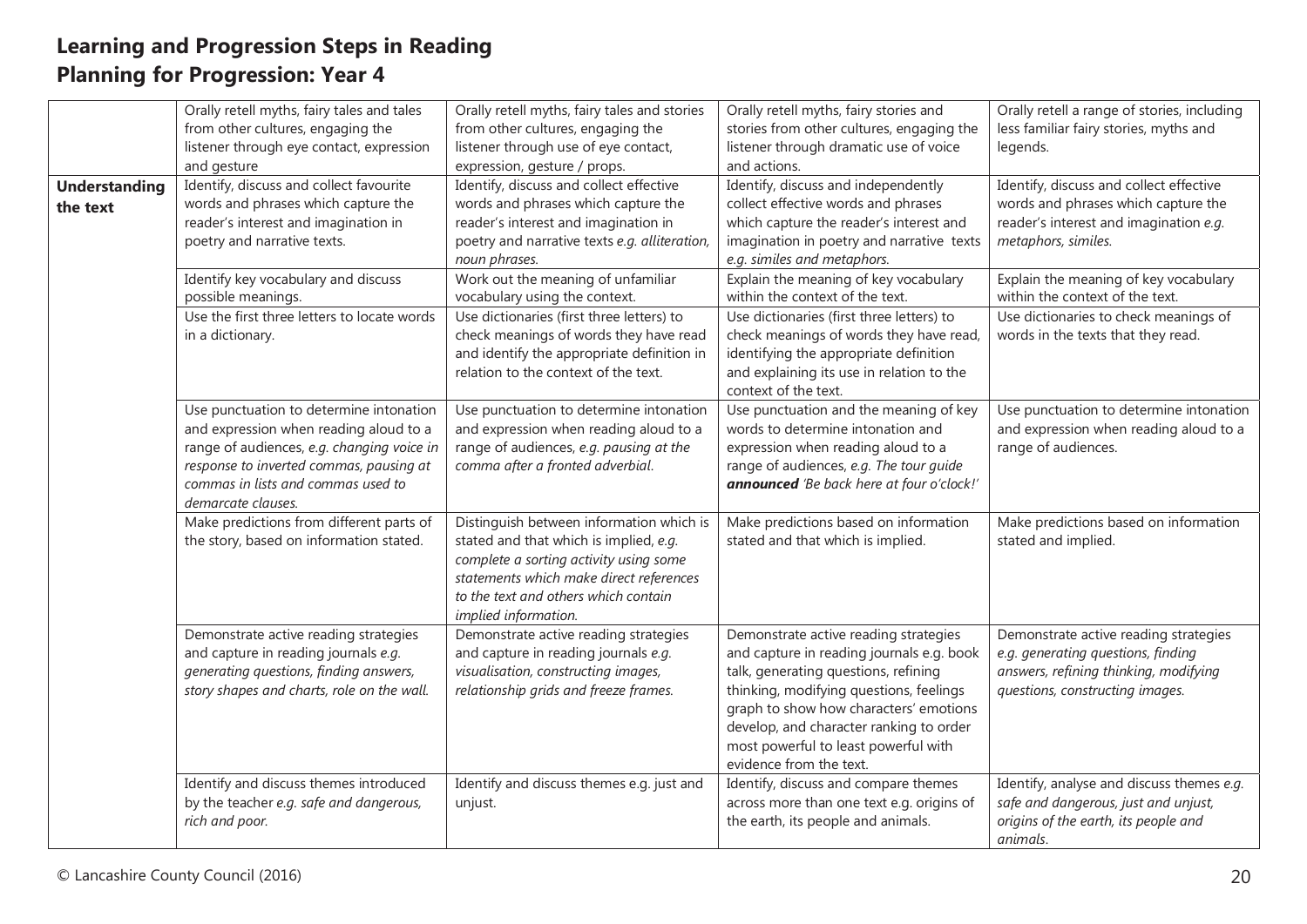|                                                | Draw inferences around characters'<br>actions and justify with evidence from                                                                                                                            | Draw inferences around characters'<br>thoughts and feelings, and justify with                                                                                                                                                                                                       | Draw inferences around characters'<br>motives, and justify with evidence from                                                                                                                                                                                                                | Draw inferences around characters'<br>thoughts, feelings, actions and motives,                                                                                                                                              |
|------------------------------------------------|---------------------------------------------------------------------------------------------------------------------------------------------------------------------------------------------------------|-------------------------------------------------------------------------------------------------------------------------------------------------------------------------------------------------------------------------------------------------------------------------------------|----------------------------------------------------------------------------------------------------------------------------------------------------------------------------------------------------------------------------------------------------------------------------------------------|-----------------------------------------------------------------------------------------------------------------------------------------------------------------------------------------------------------------------------|
|                                                | the text.                                                                                                                                                                                               | evidence from the text.                                                                                                                                                                                                                                                             | the text.                                                                                                                                                                                                                                                                                    | and justify with evidence from the text<br>using point and evidence.                                                                                                                                                        |
|                                                | Justify responses to the text using the PE<br>prompt. Using a Point provided by the<br>teacher, children find supporting<br>Evidence (Point + Evidence).                                                | Justify responses to the text using the PE<br>prompt. Teacher provides a piece of<br>Evidence from the text for exploration<br>and asks what Point is made. (Point +<br>Evidence).                                                                                                  | Justify responses to the text using the PE<br>prompt (Point + Evidence). Consider a<br>range of Evidence statements, provided<br>by the teacher, and summarise the Point.                                                                                                                    | Justify responses to the text using the PE<br>prompt (Point + Evidence).                                                                                                                                                    |
|                                                | Identify the main idea from one<br>paragraph and summarise orally e.g. In<br>narrative - The main character is alarmed<br>because or in a Newspaper - The event<br>took place on at                     | Identify main ideas drawn from more<br>than one paragraph and summarise<br>orally e.g. In narrative - The main<br>character decided to leave because  with<br>two or more reasons, or in persuasive<br>texts - Buy this today because with<br>1/2/3 reasons across a text.          | Identify main ideas drawn from more<br>than one paragraph and summarise<br>these orally and in writing e.g. The<br>character is evil because1/2/3 reasons;<br>Clitheroe Castle is a worthwhile place to<br>visit because 1/2/3 reasons across a text.                                        | Identify main ideas drawn from more<br>than one paragraph and summarise<br>these e.g. character is evil because1/2/3<br>reasons, Clitheroe Castle is a worthwhile<br>place to visit because 1/2/3 reasons<br>across a text. |
|                                                | Analyse and evaluate texts looking at<br>language, structure and presentation<br>and how these contribute to meaning<br>e.g. newspapers, classic poetry,<br>explanations.                               | Analyse and evaluate texts looking at<br>language, structure and presentation and<br>how these contribute to meaning e.g.<br>persuasion, non-chronological<br>reports, issues and dilemmas                                                                                          | Analyse and evaluate texts looking at<br>language, structure and presentation<br>and how these contribute to meaning<br>e.g. poems with a structure, folk tales,<br>discussion texts.                                                                                                        | Analyse and evaluate texts looking at<br>language, structure and presentation<br>and how these contribute to meaning.                                                                                                       |
|                                                | Recognise different forms of poetry e.g<br>limericks, riddles, calligrams, classic<br>poems, narrative poems.                                                                                           | Recognise and analyse different forms of<br>poetry e.g. limericks, riddles, calligrams,<br>classic poems, narrative poems.                                                                                                                                                          | Recognise and analyse a wider range of<br>poetry e.g. haiku, limericks, kennings,<br>classic poems, narrative poems.                                                                                                                                                                         | Recognise and analyse different forms of<br>poetry e.g. haiku, limericks, kennings.                                                                                                                                         |
| <b>Non-fiction</b><br>information<br>retrieval | Prepare for research by identifying what<br>is already known, generate key questions<br>to structure the task, e.g. create a KWL<br>grid. Complete the KWL grid with<br>answers to generated questions. | Before researching, orally recall existing<br>knowledge on the subject, and reduce<br>the options for enquiry by posing<br>focused questions.                                                                                                                                       | Prepare for factual research by reviewing<br>what is known, what is needed, what is<br>available and where one might search.                                                                                                                                                                 | Prepare for research by identifying what<br>is already known about the subject and<br>key questions to structure the task.                                                                                                  |
|                                                | Evaluate how specific information is<br>organised within a non-fiction text e.g.<br>text boxes, glossaries, diagrams,<br>bibliographies.                                                                | Evaluate how specific information is<br>organised within a non-fiction text in<br>print and on screen e.g. text boxes, sub-<br>headings, bullet points, glossary,<br>diagrams. contents, index, headings, sub-<br>headings, page numbers, hyperlinks, icons<br>and drop down menus. | Analyse and evaluate how specific<br>information is organised within a<br>nonfiction text in print and on screen e.g.<br>text boxes, sub-headings, bullet points,<br>glossary, diagrams. contents, index,<br>headings, sub-headings, page numbers,<br>hyperlinks, icons and drop down menus. | Analyse and evaluate how specific<br>information is organised within a non-<br>fiction text e.g. text boxes, sub-headings,<br>contents, bullet points, glossary,<br>diagrams.                                               |
|                                                | Locate features of information texts in<br>print and on screen.<br>Scan texts in print or on screen to locate<br>dates, numbers and names.                                                              | Scan texts in print or on screen to locate<br>dates, numbers and names, headings,<br>lists, bullet points, captions.                                                                                                                                                                | Scan texts in print or on screen to locate<br>dates, numbers and names, key words or<br>phrases, headings, lists, bullet points,<br>captions and key sentences.                                                                                                                              | Scan for dates, numbers and names.                                                                                                                                                                                          |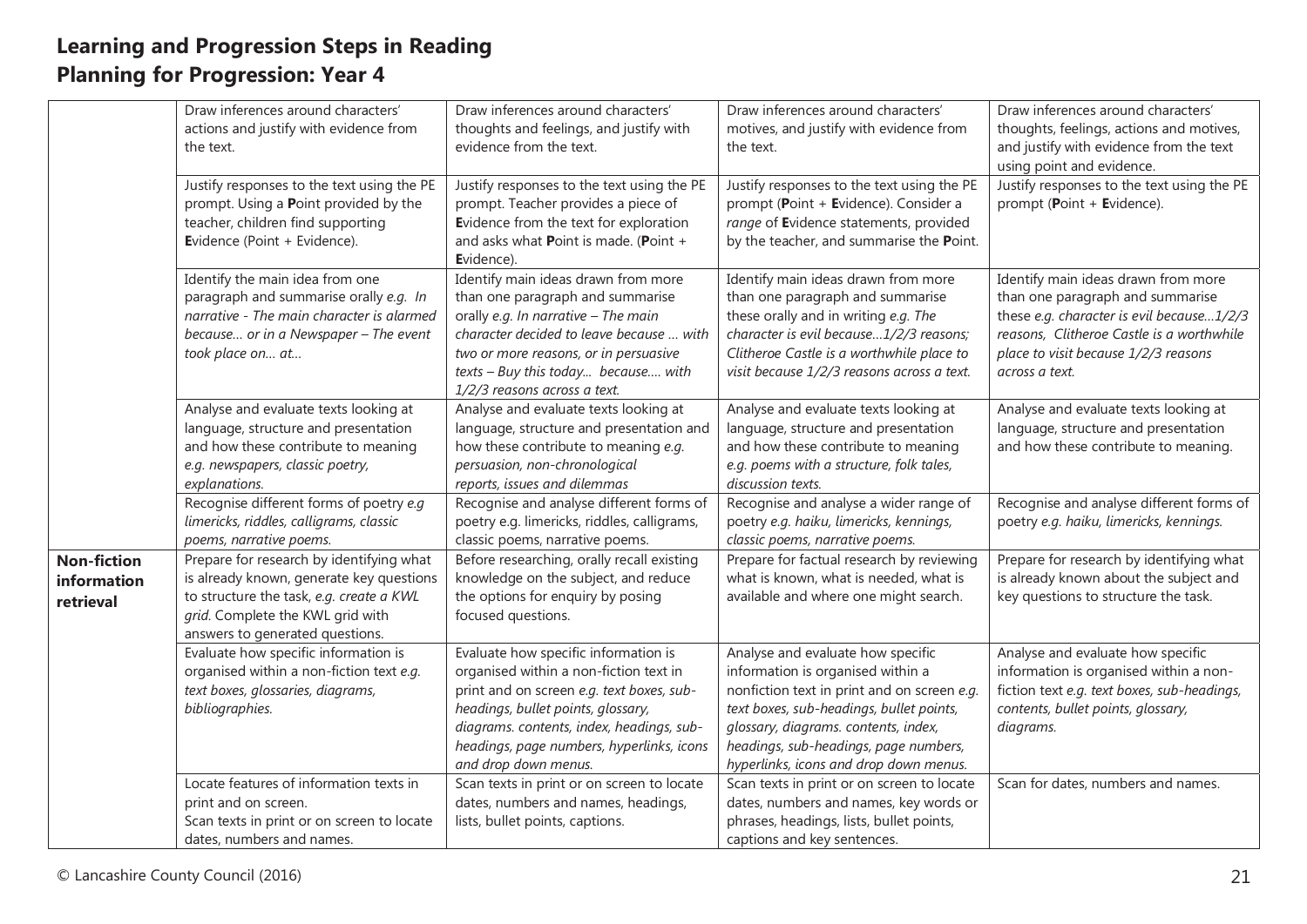|                                       | Use graphic organisers as a tool to<br>support collection and organisation of<br>information e.g. spidergram, flow chart,<br>'for' and 'against' columns.                                                                        | Make a simple record of information<br>from texts read, e.g. by listing words,<br>drawing together notes from more than<br>one source.                                                                                                              | Make short notes, e.g. by abbreviating<br>ideas, selecting key words, listing or in<br>diagrammatic form.                                                                                                                                                  | Record information from a range of non-<br>fiction texts.<br>Navigate texts, e.g. using contents and<br>index pages, in order to locate and<br>retrieve information (print or on screen). |
|---------------------------------------|----------------------------------------------------------------------------------------------------------------------------------------------------------------------------------------------------------------------------------|-----------------------------------------------------------------------------------------------------------------------------------------------------------------------------------------------------------------------------------------------------|------------------------------------------------------------------------------------------------------------------------------------------------------------------------------------------------------------------------------------------------------------|-------------------------------------------------------------------------------------------------------------------------------------------------------------------------------------------|
|                                       | Identify how paragraphs are used to<br>organise and sequence information.                                                                                                                                                        | Explain how paragraphs are used to<br>order or build up ideas.                                                                                                                                                                                      | Explain how paragraphs are used to<br>order or build up ideas, and how they<br>are linked.                                                                                                                                                                 | Explain how paragraphs are used to<br>order or build up ideas, and how they<br>are linked.                                                                                                |
| <b>Participating</b><br>in discussion | Participate in discussion about what is<br>read to them and books they have read<br>independently e.g. expressing<br>preferences, providing opinions,<br>generating, asking/answering questions,<br>and making relevant comments | Participate in discussion about what is<br>read to them and books they have read<br>independently, taking turns and listening<br>to what others say, e.g. building on the<br>ideas and contributions of others and<br>sharing personal reflections. | Participate in discussion about what is<br>read to them and books they have read<br>independently, taking turns and listening<br>to others e.g. expressing preferences and<br>giving reasons, making recommendations<br>or challenging others courteously. | Make and respond to contributions in a<br>variety of group situations e.g. whole<br>class, independent reading groups, book<br>circles.                                                   |
|                                       | Evaluate rules for effective discussion<br>which have been provided by the<br>teacher. Agree on a selection to be used.                                                                                                          | Develop and agree on rules for effective<br>discussion, taking turns and listening to<br>what others say.                                                                                                                                           | Develop, agree on, use and reflect upon<br>rules for effective discussion.                                                                                                                                                                                 | Participate in discussion about what is<br>read to them and books they have read<br>independently, taking turns and listening<br>to what others say.                                      |
|                                       | Make and respond to contributions in a<br>variety of group situations e.g. whole<br>class, pairs, guided groups, book circles.                                                                                                   | Make extended contributions by making<br>a point and elaborating, e.g. using an<br>example, quoting directly from the text,<br>making links with prior experiences of<br>reading or real life situations.                                           | Make appropriately extended<br>contributions and respond to others in a<br>variety of group situations e.g. whole<br>class, independent reading groups, book<br>circles.                                                                                   | Develop, agree on and evaluate rules for<br>effective discussion.                                                                                                                         |

| Year 4        |            |           |              |          |                 |
|---------------|------------|-----------|--------------|----------|-----------------|
| appear        | continue   | grammar   | material     | possible | suppose         |
| breadth       | different  | group     | medicine     | pressure | surprise        |
| breathe       | difficult  | guard     | mention      | probably | therefore       |
| build         | disappear  | guide     | natural      | recent   | though/although |
| busy/business | exercise   | imagine   | opposite     | regular  |                 |
| calendar      | experience | important | ordinary     | remember |                 |
| caught        | experiment | increase  | particular   | separate |                 |
| certain       | extreme    | interest  | peculiar     | special  |                 |
| complete      | famous     | island    | position     | straight |                 |
| consider      | favourite  | knowledge | possess(ion) | strength |                 |

© Lancashire County Council (2016) 22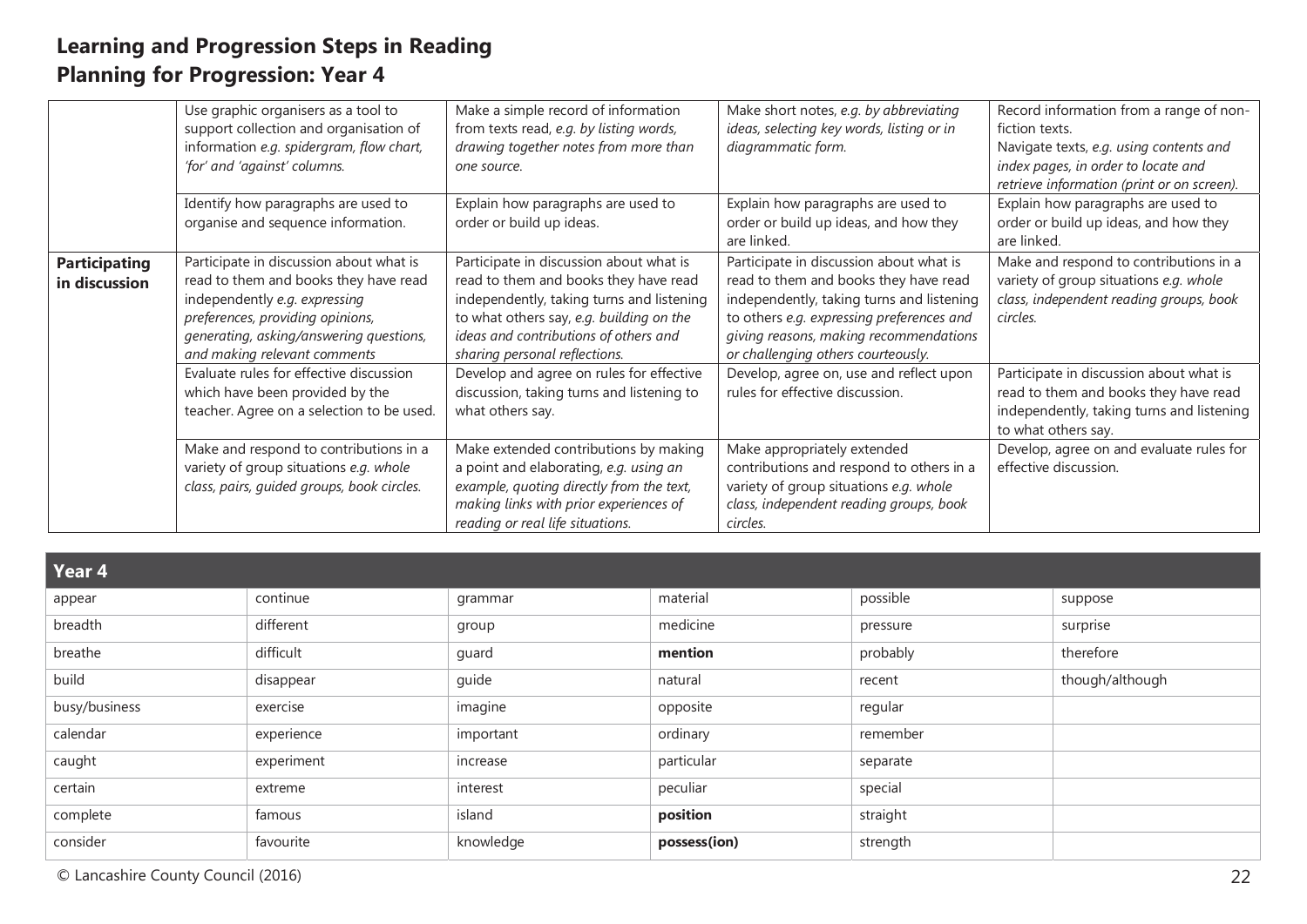| <b>Range:</b>                                                                                      | Books at an age appropriate interest level including:                                                                                                                                                                                                                                                                             |                                                                                                                                                                                                                                                                                                                                        |                                                                                                                                                                                                                                                                                                                                          |                                                                                                                                                                                                                           |  |  |
|----------------------------------------------------------------------------------------------------|-----------------------------------------------------------------------------------------------------------------------------------------------------------------------------------------------------------------------------------------------------------------------------------------------------------------------------------|----------------------------------------------------------------------------------------------------------------------------------------------------------------------------------------------------------------------------------------------------------------------------------------------------------------------------------------|------------------------------------------------------------------------------------------------------------------------------------------------------------------------------------------------------------------------------------------------------------------------------------------------------------------------------------------|---------------------------------------------------------------------------------------------------------------------------------------------------------------------------------------------------------------------------|--|--|
|                                                                                                    |                                                                                                                                                                                                                                                                                                                                   | • fiction e.g. modern fiction, myths, legends, fiction from our literary heritage and books from other cultures and traditions.                                                                                                                                                                                                        |                                                                                                                                                                                                                                                                                                                                          |                                                                                                                                                                                                                           |  |  |
|                                                                                                    | • non-fiction e.g. persuasive texts, magazines, discursive texts.                                                                                                                                                                                                                                                                 |                                                                                                                                                                                                                                                                                                                                        |                                                                                                                                                                                                                                                                                                                                          |                                                                                                                                                                                                                           |  |  |
|                                                                                                    |                                                                                                                                                                                                                                                                                                                                   | • poetry e.g. classic narrative poetry, limericks, haiku, poems with figurative language.                                                                                                                                                                                                                                              |                                                                                                                                                                                                                                                                                                                                          |                                                                                                                                                                                                                           |  |  |
|                                                                                                    | LAP <sub>1</sub>                                                                                                                                                                                                                                                                                                                  | LAP <sub>2</sub>                                                                                                                                                                                                                                                                                                                       | LAP <sub>3</sub>                                                                                                                                                                                                                                                                                                                         | <b>Key Learning</b>                                                                                                                                                                                                       |  |  |
| <b>Book Band:</b>                                                                                  | <b>Blue</b>                                                                                                                                                                                                                                                                                                                       | <b>Blue</b>                                                                                                                                                                                                                                                                                                                            | <b>Blue</b>                                                                                                                                                                                                                                                                                                                              |                                                                                                                                                                                                                           |  |  |
| <b>Word Reading</b>                                                                                | Use knowledge of root words and<br>suffixes to understand meanings e.g.<br>-ible (meaning 'capable of') - accessible,<br>visible, terrible, audible.<br>-able (meaning 'capable of') - reliable,<br>dependable, reasonable.<br>-ibly (meaning 'capable of') - legibly,<br>incredibly, forcibly.<br>-ably (meaning 'capable of') - | Use knowledge of root words and<br>suffixes to understand meanings e.g.<br>-ant (meaning 'a person who') -<br>observant, hesitant, tolerant.<br>-ance (meaning 'quality, action, state or<br>process') - observance,<br>hesitance, tolerance, substance.<br>-ancy (meaning 'state' or 'quality') -<br>pregnancy, buoyancy, absorbency. | Use knowledge of root words and<br>suffixes to understand meanings e.g.<br>-ent (meaning 'quality, action, state or<br>process') - innocent, decent, frequent,<br>confident.<br>-ence (meaning 'quality, action, state or<br>process') – innocence, confidence,<br>obedience, independence.<br>-ency (meaning 'quality, action, state or | Use knowledge of root words to<br>understand meanings of words.<br>Use suffixes to understand meanings e.g.<br>-ant, -ance, ancy,<br>-ent, ence, -ency, -ible, -able, -ibly, -ably.                                       |  |  |
|                                                                                                    | considerably, admirably, amiably.<br>Read and understand selected words                                                                                                                                                                                                                                                           | Read and understand selected words                                                                                                                                                                                                                                                                                                     | process') - frequency, decency,<br>contingency, inefficiency, clemency.<br>Read and understand selected words                                                                                                                                                                                                                            | Read and understand words from the                                                                                                                                                                                        |  |  |
|                                                                                                    | from the Year 5 list (selected from the<br>statutory Year 5/6 word list).                                                                                                                                                                                                                                                         | from the Year 5 list (selected from the<br>statutory Year 5/6 word list).                                                                                                                                                                                                                                                              | from the Year 5 list (selected from the<br>statutory Year 5/6 word list).                                                                                                                                                                                                                                                                | Year 5 list (selected from the statutory<br>Year 5/6 list).                                                                                                                                                               |  |  |
| <b>Maintaining</b><br>positive<br>attitudes to<br>reading                                          | Recommend books and poems to their<br>peers with reasons for choices, e.g.<br>contribute to a 'what are you reading?'<br>display; give short, oral recommendations<br>in small groups.                                                                                                                                            | Recommend fiction books or authors to<br>their peers with detailed<br>reasons for opinions, e.g. add comments<br>to card inserts for books in the class<br>library or contribute to a reading blog.                                                                                                                                    | Recommend non-fiction books or texts<br>to their peers with reasons for choices,<br>e.g. newspaper or magazine article,<br>information books or websites.                                                                                                                                                                                | Recommend books to their peers with<br>reasons for choices.<br>Express preferences about a wider range<br>of books including modern fiction,<br>traditional stories, myths and legends.                                   |  |  |
|                                                                                                    | Prepare a play script to read aloud and<br>perform, showing understanding<br>through intonation, tone, volume and<br>action so the meaning is clear to an<br>audience. Use text marking, colour<br>coding and annotations to support<br>planning and rehearsal.                                                                   | Prepare a poem to perform and learn by<br>heart, e.g. classic narrative, limerick or<br>haiku. Use text marking, colour coding<br>and annotations to support planning and<br>rehearsal. Show understanding through<br>intonation, tone, volume and action so<br>the meaning is clear to an audience.                                   | Prepare poems to perform and learn by<br>heart, e.g. poems with figurative<br>language, including ones they have<br>written themselves. Use text marking,<br>colour coding and annotations to<br>support planning and rehearsal. Perform<br>with intonation, tone, volume and action<br>so the meaning is clear to an audience.          | Learn a wider range of poems by heart.<br>Prepare poems and play scripts to read<br>aloud and perform, showing<br>understanding through intonation, tone,<br>volume and action so the meaning is<br>clear to an audience. |  |  |
| <b>Understanding</b><br>texts they read<br>independently<br>and those<br>which are read<br>to them | Identify unfamiliar vocabulary and<br>discuss possible meanings.                                                                                                                                                                                                                                                                  | Work out the meaning of unfamiliar<br>vocabulary using the context.                                                                                                                                                                                                                                                                    | Explain the meaning of new vocabulary<br>within the context of the text.                                                                                                                                                                                                                                                                 | Explain the meaning of words within the<br>context of the text.                                                                                                                                                           |  |  |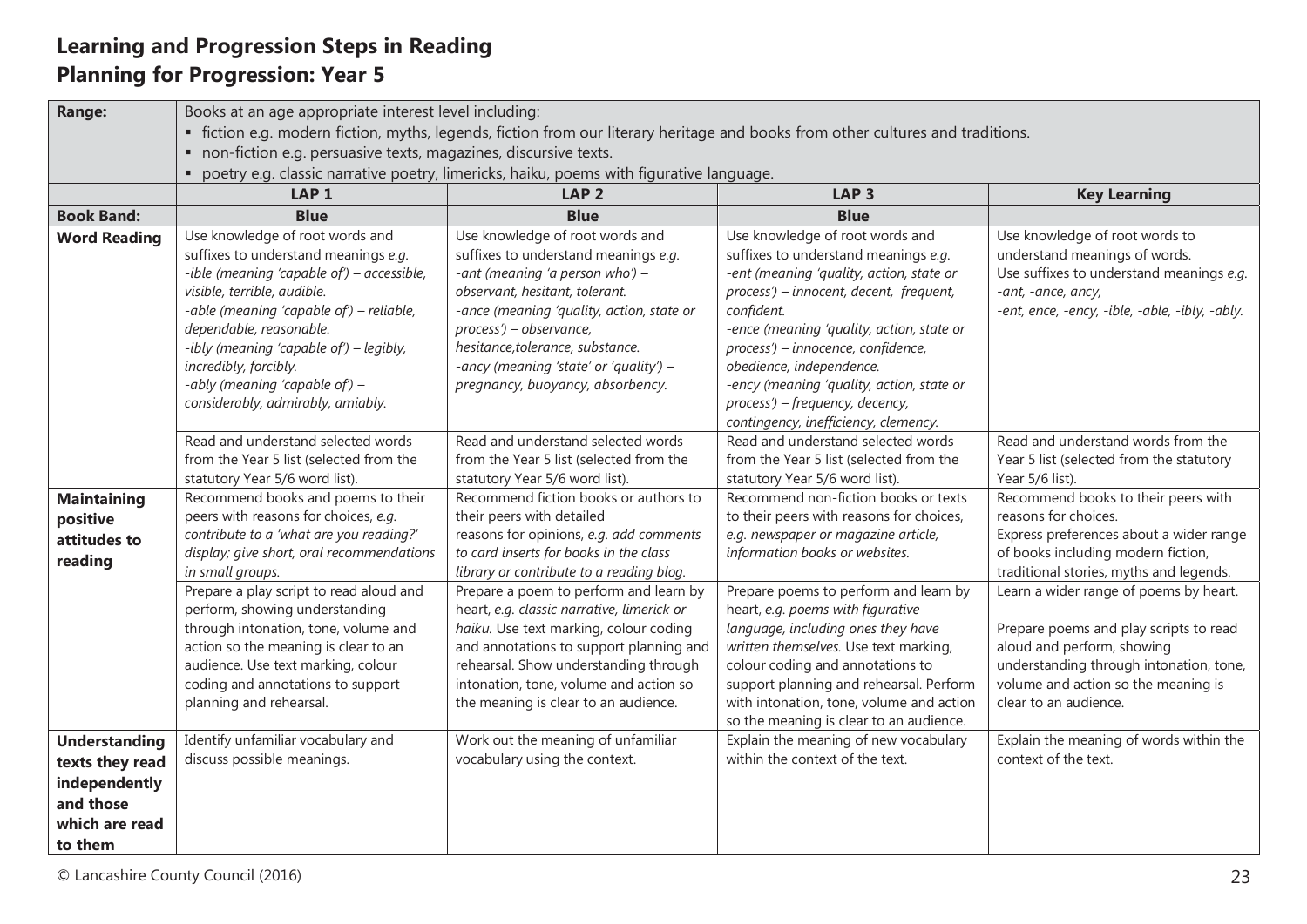| Use punctuation to determine intonation<br>and expression when reading aloud,<br>taking note of how commas are used to<br>avoid ambiguity, e.g. 'Let's eat Grandma.'<br>and 'Let's eat, Grandma.'                                                | Use commas to determine intonation<br>and expression when reading aloud, e.g.<br>commas used to:<br>demarcate clauses (including<br>relative clauses);<br>follow a fronted adverbial;<br>$\bullet$<br>avoid ambiguity.                                                         | Use devices to indicate parenthesis<br>(commas, dashes and brackets) to<br>determine intonation and expression.<br>when reading aloud, e.g. The cake was<br>lovely - delicious in fact - so I had<br>another slice. | Use punctuation to determine intonation<br>and expression when reading aloud to a<br>range of audiences.                                                                                                                                                               |
|--------------------------------------------------------------------------------------------------------------------------------------------------------------------------------------------------------------------------------------------------|--------------------------------------------------------------------------------------------------------------------------------------------------------------------------------------------------------------------------------------------------------------------------------|---------------------------------------------------------------------------------------------------------------------------------------------------------------------------------------------------------------------|------------------------------------------------------------------------------------------------------------------------------------------------------------------------------------------------------------------------------------------------------------------------|
| Demonstrate understanding by using a<br>range of active reading strategies e.g.<br>generating questions to refine thinking,<br>noting thoughts in a reading journal.                                                                             | Demonstrate understanding by using a<br>range of active reading<br>strategies, including drama, and capture<br>thoughts in writing e.g. freeze frames and<br>thought tracking at different points in the<br>story, writing in role.                                            | Demonstrate understanding by using a<br>range of active reading<br>strategies through book talk e.g. stating<br>and justifying opinions, considering the<br>views of others and asking questions.                   | Check that the book makes sense to<br>them and demonstrate understanding<br>e.g. through discussion, use of reading<br>journals.<br>Demonstrate active reading strategies<br>e.g. generating questions to refine<br>thinking, noting thoughts in a reading<br>journal. |
| Using a piece of evidence identified by<br>the teacher, (e.g. a section of speech, or<br>description of a character's behaviour),<br>draw inferences around the character's<br>thoughts and feelings.                                            | Draw inferences around characters'<br>thoughts and feelings from their actions<br>and justify inferences with evidence, e.g.<br>What might Alice's thoughts have been<br>immediately before drinking the potion?<br>What evidence do you have?                                 | Draw inferences about characters'<br>motives and justify inferences with<br>references to characters' thoughts and<br>feelings e.g. Why did Bess pull the trigger<br>in the poem 'The Highwayman'?                  | Infer characters' feelings, thoughts and<br>motives from their actions and justify<br>inferences with evidence.                                                                                                                                                        |
| Use clues from characters' actions and<br>speech to make plausible predictions.                                                                                                                                                                  | Use clues from the author's descriptions<br>of settings and characters (including<br>actions and speech) to predict outcomes.                                                                                                                                                  | Predict consequences using a<br>combination of information, including<br>that which is stated and that which is<br>implied.                                                                                         | Predict what might happen from<br>information stated and implied.                                                                                                                                                                                                      |
| Use close reading, re-reading and<br>reading ahead to locate evidence to<br>support a statement provided by the<br>teacher, e.g. When Lucy went through the<br>wardrobe, she knew she had entered a<br>new land. Discuss and capture in writing. | Formulate a simple hypothesis related to<br>non-fiction (e.g. I think this author<br>believes aliens could exist) and, through<br>close reading, re-reading and reading<br>ahead, locate clues to support this.<br>Discuss and capture through text<br>marking and annotation. | Formulate hypotheses and, through<br>close reading, re-reading and reading<br>ahead, locate clues to support<br>understanding.                                                                                      | Through close reading of the text, re-<br>read and read ahead to locate clues to<br>support understanding.                                                                                                                                                             |
| Discuss a theme within a text, identified<br>by the teacher e.g. rags to riches,<br>difference, facing fear. Explore how the<br>theme acts as a one word summary of<br>the story, identifying evidence to support<br>this.                       | Discuss a theme, identified by the<br>teacher, within a poem, e.g. childhood,<br>love, loyalty, betrayal. Explore how the<br>theme acts as a one word summary of<br>the poem, identifying evidence to<br>support this.                                                         | Explore and discuss themes within and<br>across texts e.g. select, from a range<br>provided by the teacher, the theme which<br>acts best as a one word summary of a<br>story or poem.                               | Explore themes within and across texts<br>e.g. loss, heroism, friendship.                                                                                                                                                                                              |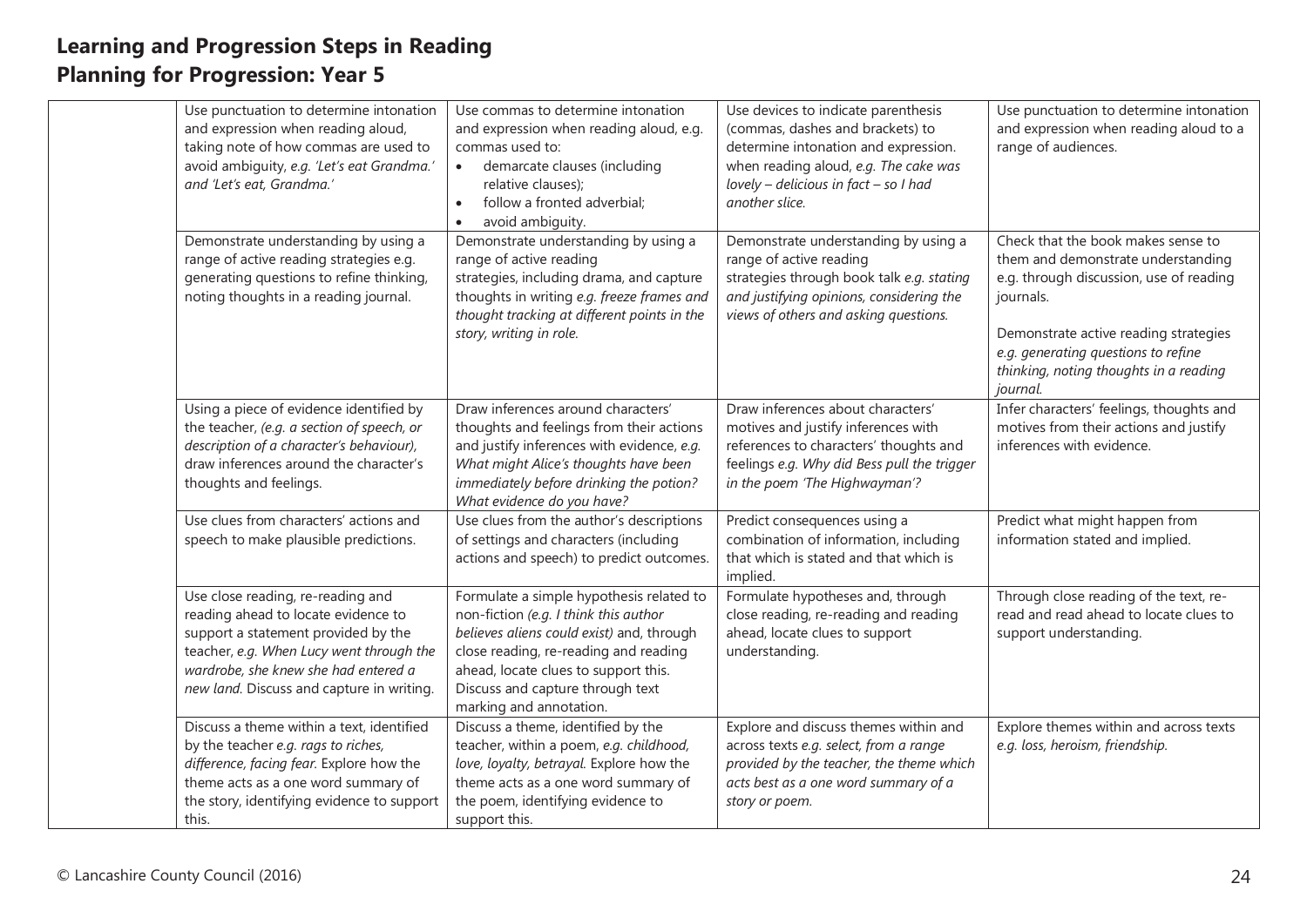|                                  | Compare characters within a text, e.g.                     | Compare settings within and across                                                        | Compare the viewpoints of different                                                  | Make comparisons within a text e.g.             |
|----------------------------------|------------------------------------------------------------|-------------------------------------------------------------------------------------------|--------------------------------------------------------------------------------------|-------------------------------------------------|
|                                  | two different characters, or the same                      | texts.                                                                                    | characters, e.g. of the same events.                                                 | characters' viewpoints of same events.          |
|                                  | character at key points on their journey                   |                                                                                           |                                                                                      |                                                 |
|                                  | through a story. Capture in writing.                       |                                                                                           |                                                                                      |                                                 |
|                                  | Distinguish between statements of fact                     | Distinguish between statements of fact                                                    | Distinguish between statements of fact                                               | Distinguish between statements of fact          |
|                                  | and opinion within a text e.g. persuasion.                 | and opinion within a text e.g. magazines,<br>information texts linked to cross curricular | and opinion across texts, e.g.<br>two contrasting accounts of the same               | or opinion within a text.                       |
|                                  |                                                            | themes.                                                                                   | historical event, or two opposing points                                             |                                                 |
|                                  |                                                            |                                                                                           | of view about an issue being debated.                                                |                                                 |
|                                  | Scan texts in print or on screen to locate                 | Scan for key information in non-fiction                                                   | Scan for key information and text mark                                               | Scan for key words and text mark to             |
|                                  | dates, numbers and names, key words or                     | texts and text mark e.g. identify words                                                   | in fiction and non-fiction e.g. identify                                             | locate key information.                         |
|                                  | phrases, headings, lists, bullet points,                   | and phrases which tell you , or find                                                      | words and phrases which tell you the                                                 |                                                 |
|                                  | captions and key sentences.                                | three words or phrases which suggest that                                                 | character has a hard life, or find three                                             |                                                 |
|                                  |                                                            |                                                                                           | words or phrases which suggest that the                                              |                                                 |
|                                  |                                                            |                                                                                           | author is opposed to deforestation.                                                  |                                                 |
|                                  | Identify the main idea of a paragraph in                   | Orally summarise the main ideas drawn                                                     | Summarise, orally and in writing, main                                               | Summarise main ideas drawn from more            |
|                                  | fiction and non-fiction and write a                        | from more than one paragraph in a                                                         | ideas drawn from more than one                                                       | than one paragraph and identify key             |
|                                  | statement or paragraph heading to<br>summarise.            | fiction text and identify key details which                                               | paragraph and identify key details which                                             | details which support this.                     |
|                                  |                                                            | support this by text marking and<br>annotation.                                           | support this.                                                                        |                                                 |
|                                  | Answer questions and justify responses                     | Create responses to the text using the                                                    | Justify opinions and elaborate by                                                    | Justify opinions and elaborate by               |
|                                  | to the text using the PE prompt (Point +                   | PEE prompt (Point + Evidence                                                              | referring to the text, e.g. using the PEE                                            | referring to the text, e.g. using the PEE       |
|                                  | Evidence), e.g. I think I know this                        | +Explanation), e.g. children are given the                                                | prompt - Point + Evidence +                                                          | prompt - Point + Evidence + Explanation.        |
|                                  | because the author says                                    | point and evidence and they are required                                                  | Explanation, e.g. I think (point) I know                                             |                                                 |
|                                  |                                                            | to provide the explanation.                                                               | this because the author says(evidence)                                               |                                                 |
|                                  |                                                            |                                                                                           | This evidence shows that(explanation).                                               |                                                 |
|                                  | Analyse the conventions of different                       | Identify how language, structure and                                                      | Identify how language, structure and                                                 | Identify how language, structure and            |
|                                  | types of writing e.g. use of rhetorical                    | presentation contribute to meaning in                                                     | presentation contribute to meaning in                                                | presentation contribute to meaning e.g.         |
|                                  | questions or alliteration in persuasive<br>advertisements. | poetry, e.g. limericks, haiku, poems on a<br>theme.                                       | fiction and non-fiction texts e.g. formal                                            | formal letter, informal diary, persuasive       |
|                                  | Explore, recognise and use the term                        | Explore, recognise and use the terms                                                      | letter, persuasive speech, myths, legends.<br>Explore imagery in fiction and poetry, | speech.<br>Explore, recognise and use the terms |
| <b>Evaluating the</b>            | simile. Explain the effect on the reader of                | metaphor and simile.                                                                      | recognising and explaining the effect of                                             | metaphor, simile, imagery.                      |
| impact of the<br>author's use of | the authors' use of similes in fiction and                 | Explain the effect on the reader of the                                                   | noun phrases, metaphors and similes.                                                 | Explain the effect on the reader of the         |
|                                  | poetry, e.g. It makes me imagine, It's                     | authors' choice of language, e.g. It makes                                                |                                                                                      | authors' choice of language.                    |
| language                         | the author's way of saying                                 | me imagine, It's the author's way of                                                      |                                                                                      |                                                 |
|                                  |                                                            | saying                                                                                    |                                                                                      |                                                 |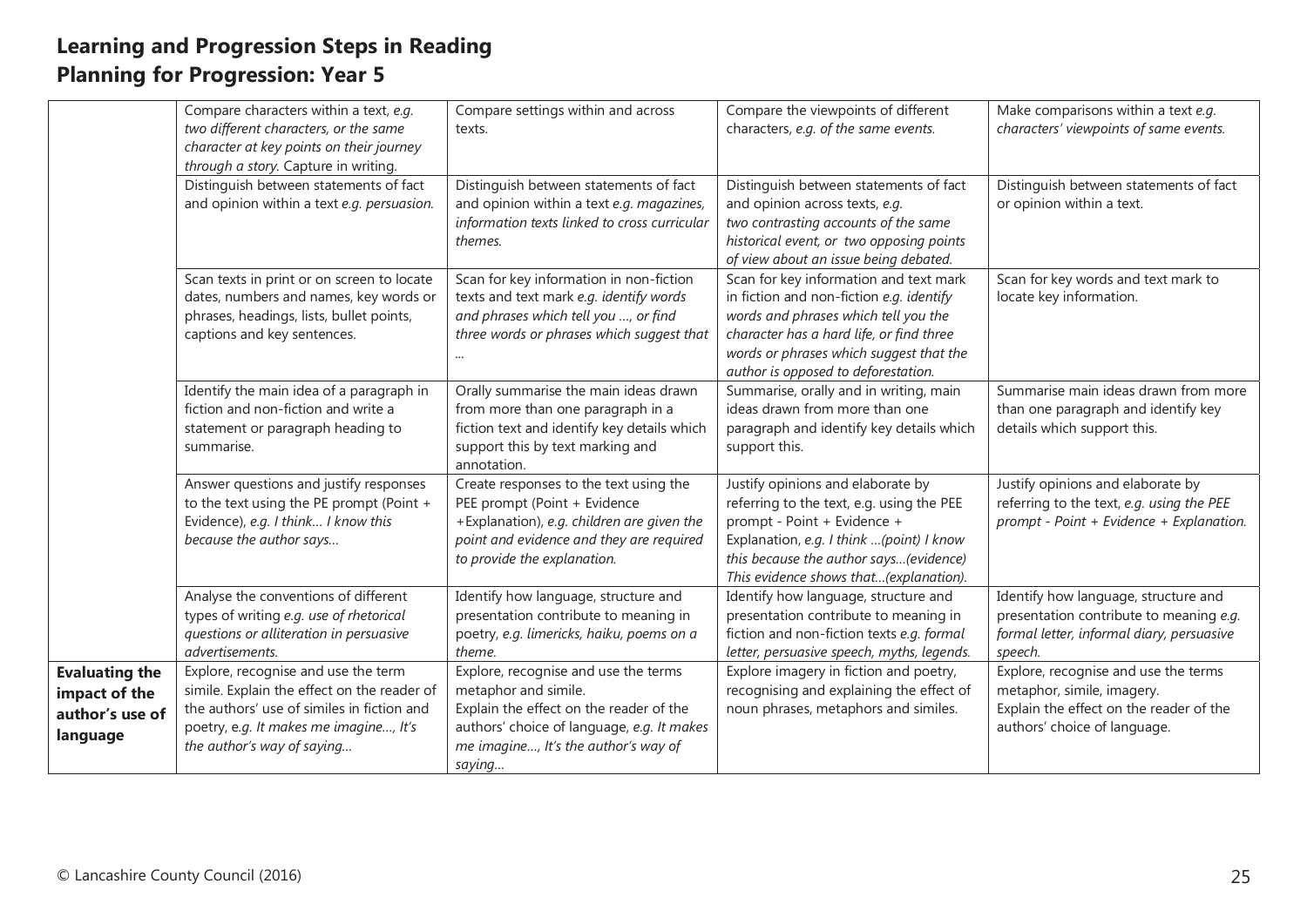| <b>Participating</b><br>in discussion<br>and debate | Make active contributions to discussions<br>about fiction and poetry, expressing<br>opinions and preferences, and giving<br>reasons.                                                 | Make active contributions to discussions<br>about non-fiction, expressing opinions<br>and preferences, and giving reasons.                                                                                                                                                                                                               | Make active contributions to discussions<br>about fiction, non-fiction and poetry<br>expressing opinions and preferences,<br>and giving reasons.                                                                                    | Participate in discussions about books<br>that are read to them and those they can<br>read for themselves, building on their<br>own and others ideas and challenging<br>views courteously.<br>Explain and discuss their understanding<br>of what they have read, including<br>through formal presentations and<br>debates. |
|-----------------------------------------------------|--------------------------------------------------------------------------------------------------------------------------------------------------------------------------------------|------------------------------------------------------------------------------------------------------------------------------------------------------------------------------------------------------------------------------------------------------------------------------------------------------------------------------------------|-------------------------------------------------------------------------------------------------------------------------------------------------------------------------------------------------------------------------------------|----------------------------------------------------------------------------------------------------------------------------------------------------------------------------------------------------------------------------------------------------------------------------------------------------------------------------|
|                                                     | Prepare and deliver a short oral<br>presentation linked to fiction, e.g. a<br>character, author or book<br>recommendation, explaining their<br>understanding of what they have read. | Prepare and deliver a short oral<br>presentation linked to non-fiction, e.g.<br>another curriculum area. Include a<br>specific focus on the use of Standard<br>English, e.g. avoidance of informal words<br>such as 'stuff' and 'thing'; ensuring<br>correct subject and verb agreement<br>when using singular and plural<br>(was/were). | Prepare and deliver a short oral<br>presentation linked to fiction and<br>nonfiction, explaining their<br>understanding of what they have read.<br>Speak audibly and fluently with an<br>increasing command of Standard<br>English. | Prepare formal presentations individually<br>or in groups.<br>Use notes to support presentation of<br>information.                                                                                                                                                                                                         |
|                                                     | Following a presentation linked to<br>reading, ask and answer relevant<br>questions to deepen understanding and<br>generate further discussion.                                      | Following a presentation linked to<br>reading, prepare questions using<br>Standard English and then submit these<br>to the speaker for response.                                                                                                                                                                                         | Using Standard English, respond to a<br>question from an audience or group<br>member following a presentation linked<br>to reading.                                                                                                 | Respond to questions generated by a<br>presentation.<br>Participate in debates on an issue related<br>to reading (fiction or non-fiction).                                                                                                                                                                                 |

| Year 5              |            |             |             |             |             |
|---------------------|------------|-------------|-------------|-------------|-------------|
| apparent            | cemetery   | determined  | explanation | interfere   | occupy      |
| rhythm              | amateur    | communicate | develop     | familiar    | language    |
| occur               | secretary  | ancient     | community   | dictionary  | foreign     |
| leisure             | persuade   | shoulder    | available   | conscience* | environment |
| forty               | lightning  | physical    | soldier     | average     | convenience |
| equip (-ped, -ment) | government | muscle      | programme   | stomach     | bargain     |
| curiosity           | excellent  | hindrance   | neighbour   | queue       | temperature |
| bruise              | desperate  | existence   | individual  | nuisance    | recognise   |
| twelfth             | rhyme      | vegetable   |             |             |             |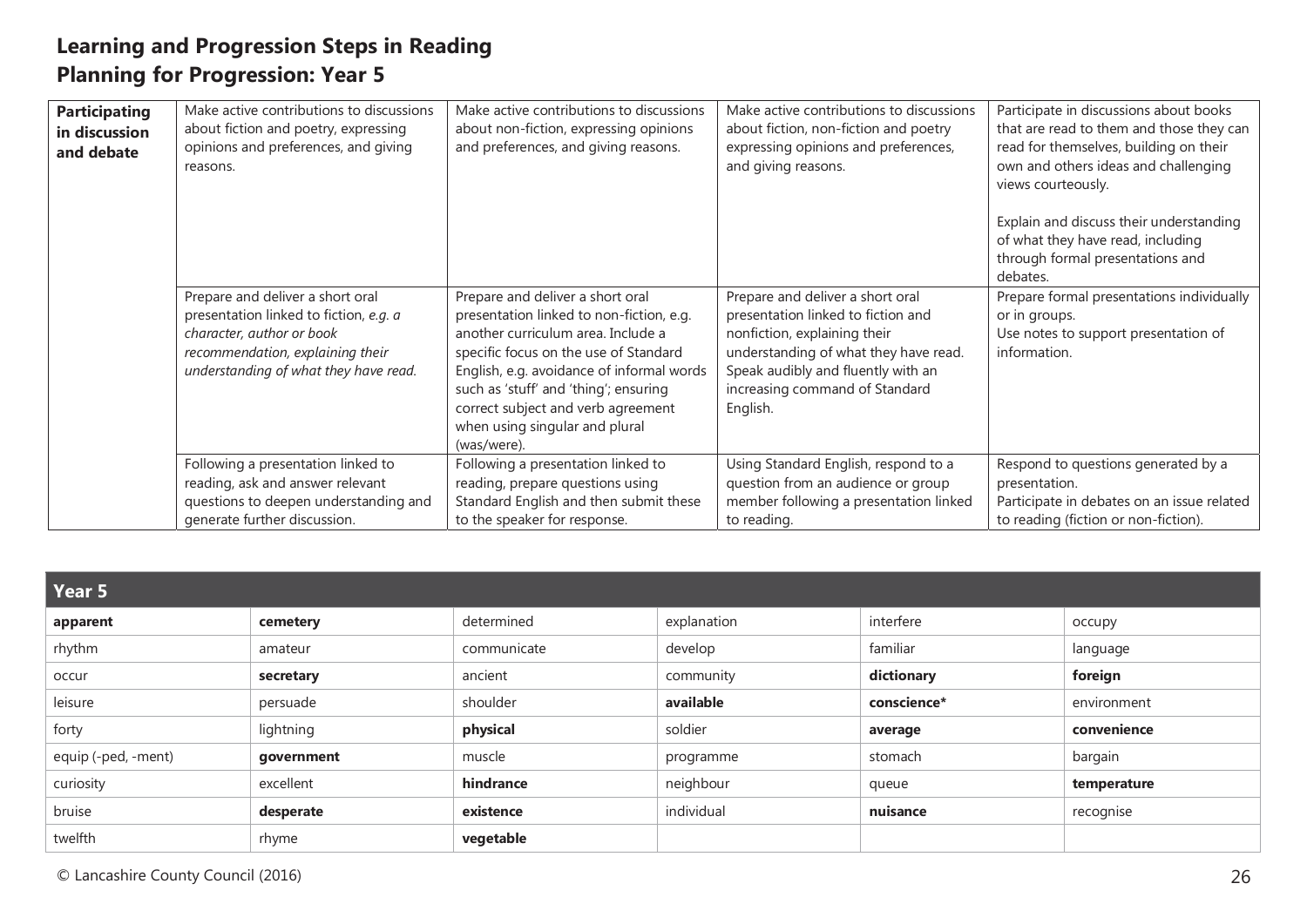| LAP <sub>1</sub>                                                                                                                                                                                                                                                              | LAP <sub>2</sub>                                                                                                                                                                                                                                                           | LAP <sub>3</sub>                                                                                                                                                                                                                                      | <b>Key Learning</b>                                                                                                                                                                                                                                                                                           |  |  |
|-------------------------------------------------------------------------------------------------------------------------------------------------------------------------------------------------------------------------------------------------------------------------------|----------------------------------------------------------------------------------------------------------------------------------------------------------------------------------------------------------------------------------------------------------------------------|-------------------------------------------------------------------------------------------------------------------------------------------------------------------------------------------------------------------------------------------------------|---------------------------------------------------------------------------------------------------------------------------------------------------------------------------------------------------------------------------------------------------------------------------------------------------------------|--|--|
| <b>Red</b>                                                                                                                                                                                                                                                                    | <b>Red</b>                                                                                                                                                                                                                                                                 | <b>Red</b>                                                                                                                                                                                                                                            |                                                                                                                                                                                                                                                                                                               |  |  |
| Work out unfamiliar words by focusing<br>on all letters in the word, e.g. not reading<br>invitation for imitation.                                                                                                                                                            | Use knowledge of root words, prefixes<br>and suffixes to investigate how the<br>meanings of words change e.g.<br>un+happy+ness, dis+repute+able,<br>dis+respect+ful, re+engage+ment.                                                                                       |                                                                                                                                                                                                                                                       | Work out unfamiliar words by focusing on<br>all letters in the word,<br>e.g. not reading invitation for imitation.<br>Use knowledge of root words,<br>prefixes and suffixes to investigate<br>how the meanings of words change<br>e.g. un+happy+ness, dis+repute+able,<br>dis+respect+ful,<br>re+engage+ment. |  |  |
| Use suffixes to understand meanings e.g.<br>-cious (meaning 'having' or 'full of') -<br>malicious, suspicious.<br>-tious (meaning 'having' or 'full of') -<br>nutritious, cautious.                                                                                           | Use suffixes to understand meanings e.g.<br>-cial (meaning 'relating to') -official,<br>special, artificial.<br>-tial, (meaning 'relating to') - partial,<br>confidential, essential.                                                                                      |                                                                                                                                                                                                                                                       | Use suffixes to understand<br>meanings e.g. -cious, -tious, -tial, -                                                                                                                                                                                                                                          |  |  |
| Read and understand selected words<br>from the Year 6 list (selected from the<br>statutory Year 5/6 word list).                                                                                                                                                               | Read and understand selected words<br>from the Year 6 list (selected from the<br>statutory Year 5/6 word list) - see below.                                                                                                                                                | Read and understand selected words<br>from the Year 6 list (selected from the<br>statutory Year 5/6 word list) - see below.<br>Use etymology to help the pronunciation<br>of new words e.g. chef, chalet, machine,<br>brochure - French in origin.    | Read and understand words from the<br>Year 6 list (selected from the statutory<br>Year 5/6 word list) - see below.<br>Use etymology to help the pronunciation<br>of new words e.g.<br>chef, chalet, machine, brochure -<br>French in origin.                                                                  |  |  |
| Recommend books to their peers with<br>detailed reasons for their opinions, e.g.<br>contributing to reading blogs, being a<br>reading champion working with reluctant<br>readers.                                                                                             | Recommend books to their peers with<br>detailed reasons for their opinions, e.g.<br>writing recommendation card inserts for<br>books in the library, presentations within<br>a reading assembly.                                                                           | Recommend books to their peers, orally<br>and in writing, with detailed reasons for<br>their opinions, e.g. recommending books<br>with particular attention to the interests<br>and preferences of peers, recommending<br>books within a book circle. | Recommend books to their peers with<br>detailed reasons for their opinions.                                                                                                                                                                                                                                   |  |  |
| Prepare a poem to perform and learn by<br>heart e.g. songs or poetry they have<br>written themselves. Use intonation, tone<br>and volume so that meaning is clear to<br>an audience. Use text marking, colour<br>coding and annotations to support<br>planning and rehearsal. | Prepare a poem to perform and learn by<br>heart e.g. poems with imagery.<br>Show understanding through intonation,<br>tone and volume so that meaning is<br>clear to an audience. Use text marking,<br>colour coding and annotations to<br>support planning and rehearsal. | Prepare poems (e.g. classic narrative<br>poetry) and plays and perform with<br>dramatic effects.<br>Use text marking, colour coding and<br>annotations to support planning and<br>rehearsal.                                                          | Prepare poems and play scripts to read<br>aloud and perform using dramatic<br>effects.<br>27                                                                                                                                                                                                                  |  |  |
|                                                                                                                                                                                                                                                                               | © Lancashire County Council (2016)                                                                                                                                                                                                                                         | Books at an age appropriate interest level including:<br>• poetry e.g. classic poetry, poems with imagery, poems on a theme.                                                                                                                          | • fiction e.g. modern fiction, traditional stories, fiction from our literary heritage and books from other cultures and traditions.<br>• non-fiction e.g. biographies, explanation texts, hybrid texts, persuasive texts.                                                                                    |  |  |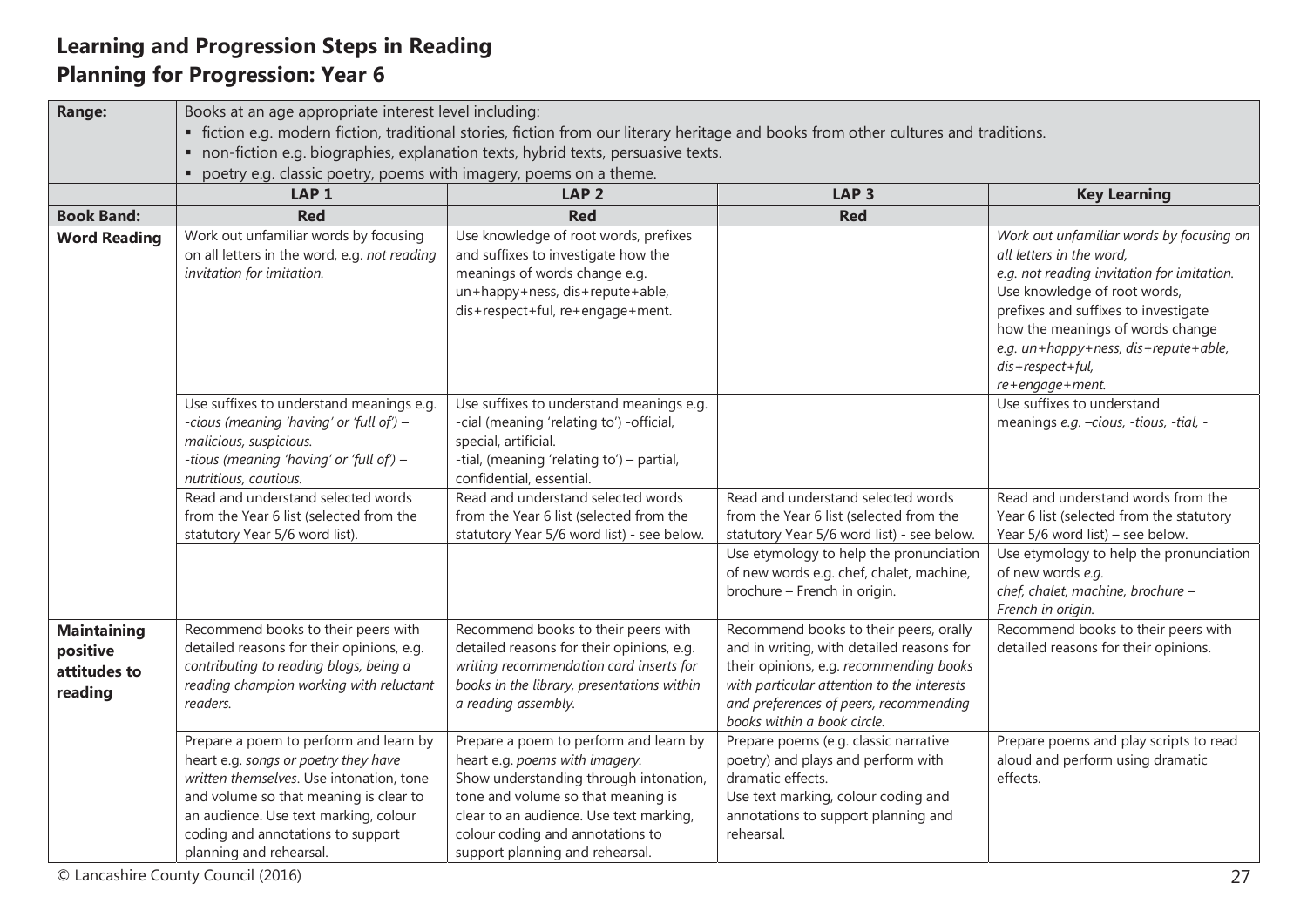| <b>Understanding</b><br>texts they read<br>independently                                                                                                                                                                                                     | Identify unfamiliar vocabulary and<br>discuss possible meanings.<br>Demonstrate active reading strategies                                                                                                                          | Work out the meaning of unfamiliar<br>vocabulary using the context.<br>Demonstrate active reading strategies                                                                                                                                                                                                             | Explain the meaning of new vocabulary<br>within the context of the text.<br>Demonstrate active reading strategies                                                      | Explain the meaning of new vocabulary<br>within the context of the text.<br>Demonstrate active reading strategies                                                                                                                                           |
|--------------------------------------------------------------------------------------------------------------------------------------------------------------------------------------------------------------------------------------------------------------|------------------------------------------------------------------------------------------------------------------------------------------------------------------------------------------------------------------------------------|--------------------------------------------------------------------------------------------------------------------------------------------------------------------------------------------------------------------------------------------------------------------------------------------------------------------------|------------------------------------------------------------------------------------------------------------------------------------------------------------------------|-------------------------------------------------------------------------------------------------------------------------------------------------------------------------------------------------------------------------------------------------------------|
| and those<br>which are read<br>to them                                                                                                                                                                                                                       | through book talk e.g. stating and<br>justifying opinions, considering the views<br>of others and asking questions. Capture in<br>reading journals.                                                                                | through book talk e.g. raising questions,<br>justifying opinions and responding to<br>different viewpoints within a group.<br>Capture in reading journals.                                                                                                                                                               | through book talk e.g. challenging peers<br>with questions, justifying opinions,<br>responding to different viewpoints within<br>a group. Capture in reading journals. | e.g. challenging peers with questions,<br>justifying opinions, responding to<br>different viewpoints within a group.<br>Use a reading journal to record on-going<br>reflections and responses to personal<br>reading.                                       |
|                                                                                                                                                                                                                                                              | Justify responses to the text using the<br>PEE prompt (Point + Evidence +<br>Explanation). Using a Point provided by<br>the teacher, children find supporting<br>Evidence (Point + Evidence) and explain<br>using their own words. | Justify responses to the text using the<br>PEE prompt (Point + Evidence +<br>Explanation). Using some evidence<br>provided by the teacher, children<br>identify/summarise a plausible Point and<br>provide further explanation using their<br>own words.                                                                 | Justify opinions and elaborate by<br>referring to the text e.g. using the PEE<br>prompt - Point+Evidence+Explanation.                                                  | Justify opinions and elaborate by<br>referring to the text e.g. using the PEE<br>prompt - Point+Evidence+Explanation.                                                                                                                                       |
|                                                                                                                                                                                                                                                              | Using evidence selected by the teacher<br>(e.g. the author's description, and from<br>characters' actions and dialogue), infer<br>characters' thoughts and feelings.                                                               | Draw inferences around characters'<br>thoughts and feelings, e.g. How might<br>Tom be feeling? What evidence supports<br>this?                                                                                                                                                                                           | Infer characters' motives from their<br>actions, e.g. Why did Fagin look after the<br>boys? What evidence do you have to<br>support this?                              | Infer characters' feelings, thoughts and<br>motives from their actions, justifying<br>inferences with evidence e.g.<br>Point+Evidence+Explanation.                                                                                                          |
|                                                                                                                                                                                                                                                              | Use clues from characters' actions and<br>speech to make plausible<br>Predictions.                                                                                                                                                 | Use clues from the author's descriptions<br>of settings and characters (including<br>actions and speech) to predict outcomes.                                                                                                                                                                                            | Predict consequences using a<br>combination of information, including<br>that which is stated and that which is<br>implied.                                            | Predict what might happen from<br>information stated and implied.                                                                                                                                                                                           |
| Formulate a simple hypothesis related to<br>fiction (e.g. I would not have enjoyed<br>Dorothy's life on the farm in Kansas) and,<br>through close reading, re-reading and<br>reading ahead, locate clues to support<br>this. Discuss and capture in writing. |                                                                                                                                                                                                                                    | Formulate a simple hypothesis related to<br>non-fiction (e.g. I think this is a<br>hybrid text with elements of instruction,<br>explanation and persuasion) and,<br>through close reading, re-reading and<br>reading ahead, locate clues to support<br>this. Discuss and capture through text<br>marking and annotation. | Formulate hypotheses and, through<br>close reading, re-reading and reading<br>ahead, locate clues to support<br>understanding.                                         | Through close reading, re-read and read<br>ahead to locate clues to support<br>understanding and justify with evidence<br>from the text.                                                                                                                    |
|                                                                                                                                                                                                                                                              | Compare characters within and across<br>texts.                                                                                                                                                                                     | Make comparisons within and across<br>texts e.g. similar events in different<br>books such as being an evacuee in<br>Carrie's War and Goodnight Mr Tom.                                                                                                                                                                  | Compare texts written in different<br>periods.                                                                                                                         | Make comparisons within and across<br>texts e.g. similar events in different<br>books such as being an evacuee in<br>Carrie's War and Goodnight Mr Tom.<br>Compare characters within and across<br>texts.<br>Compare texts written in different<br>periods. |
|                                                                                                                                                                                                                                                              | © Lancashire County Council (2016)                                                                                                                                                                                                 |                                                                                                                                                                                                                                                                                                                          |                                                                                                                                                                        | 28                                                                                                                                                                                                                                                          |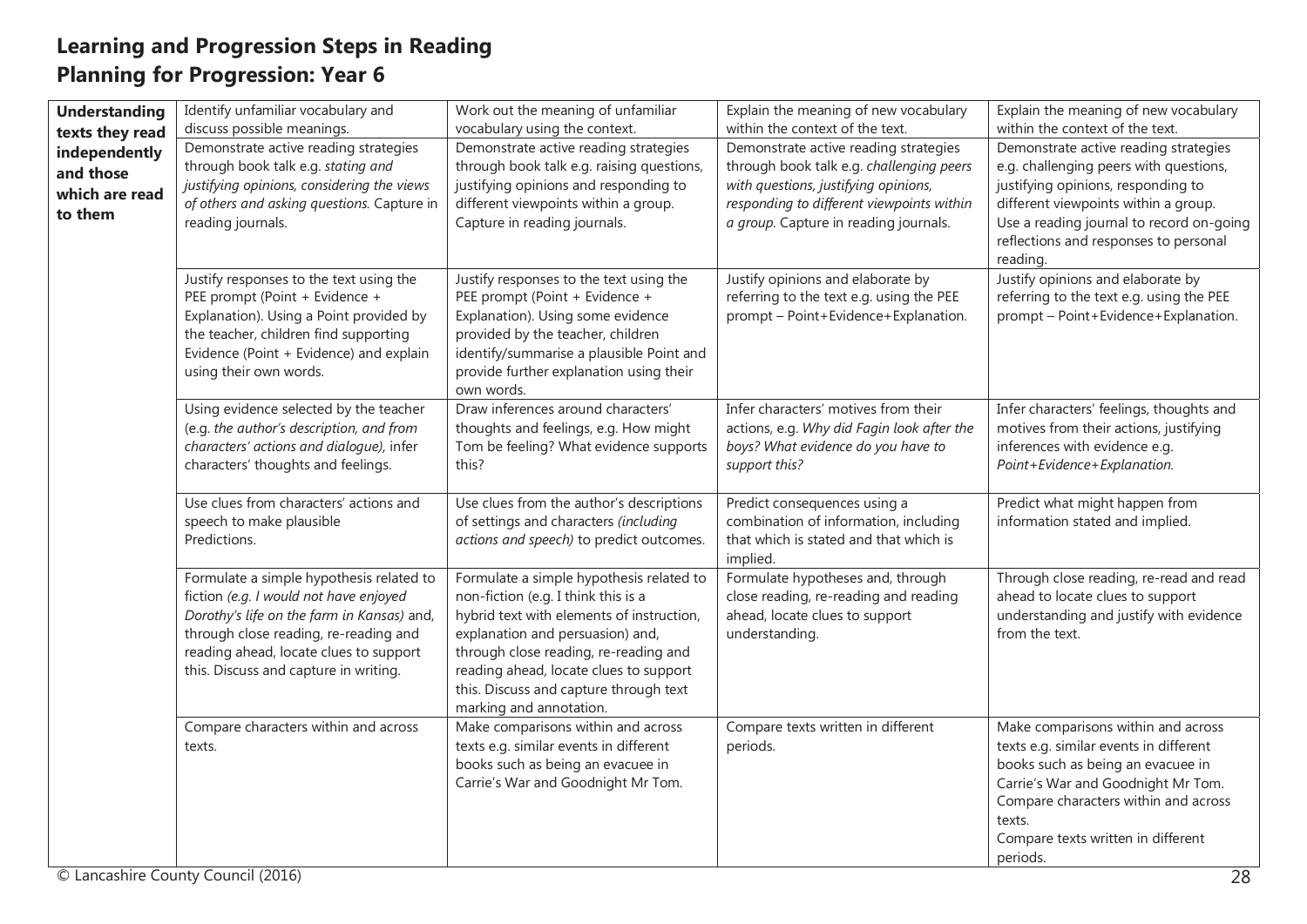|                                                                       | Discuss a theme within a text, identified<br>by the teacher e.g. loss, friendship,<br>survival. Explore how the theme acts as a<br>one word summary of the story,<br>identifying evidence to support this.                              | Using a selection of themes provided by<br>the teacher (e.g. ambition, fortune,<br>power) identify the most suitable one to<br>act as a one word summary of the story.<br>Justify opinions using evidence from the<br>text.                                 | Recognise and discuss themes within<br>and across a range of texts e.g. hope,<br>family, love, homes.                                                                                                                                              | Recognise themes within and across<br>texts e.g. hope, peace, fortune, survival.                                                                                                                                                                                                                                  |
|-----------------------------------------------------------------------|-----------------------------------------------------------------------------------------------------------------------------------------------------------------------------------------------------------------------------------------|-------------------------------------------------------------------------------------------------------------------------------------------------------------------------------------------------------------------------------------------------------------|----------------------------------------------------------------------------------------------------------------------------------------------------------------------------------------------------------------------------------------------------|-------------------------------------------------------------------------------------------------------------------------------------------------------------------------------------------------------------------------------------------------------------------------------------------------------------------|
|                                                                       | Distinguish between statements of fact<br>and opinion within a text e.g. biography,<br>review of a play or performance.                                                                                                                 | Distinguish between statements of fact<br>and opinion within a text e.g. web pages,<br>newspapers.                                                                                                                                                          | Distinguish between statements of fact<br>and opinion across a range of texts e.g.<br>first-hand account of an event compared<br>with a reportedexample such as Samuel<br>Pepys' diary and a history textbook.                                     | Distinguish between statements of fact<br>or opinion across a range of texts e.g.<br>first-hand account of an event compared<br>with a reported example such as Samuel<br>Pepys' diary and a history textbook.                                                                                                    |
|                                                                       | Scan for key information e.g. identify<br>words and phrases which tell you the<br>character is frustrated, or find three words<br>or phrases which suggest that a theme<br>park is exciting.                                            | Skim to gain an overall sense of the text.                                                                                                                                                                                                                  | Use a combination of skimming,<br>scanning and close reading across a text<br>to locate specific detail.                                                                                                                                           | Scan for key information e.g. identify<br>words and phrases which tell you the<br>character is frustrated, or find<br>words/phrases which suggest that a<br>theme park is exciting.<br>Skim for gist.<br>Use a combination of skimming,<br>scanning and close reading across a text<br>to locate specific detail. |
| <b>Evaluating the</b><br>impact of the<br>author's use of<br>language | Explore, recognise and use the term<br>personification. Describe its effect within<br>a text.                                                                                                                                           | Explore, recognise and use the term<br>analogy, e.g. Life is like a race. The one<br>who keeps running wins the race and the<br>one who stops to catch a breath loses or<br>Just as a sword is the weapon of a<br>warrior, a pen is the weapon of a writer. | Explore, recognise and use the terms<br>style and effect.                                                                                                                                                                                          | Explore, recognise and use the terms<br>personification, analogy, style and effect.                                                                                                                                                                                                                               |
|                                                                       | Explain the effect on the reader of the<br>author's choice of language and reasons<br>why the author may have selected these<br>words and phrases.                                                                                      | Explain the effect on the reader of the<br>author's choice of language and reasons<br>why the author may have selected these<br>words, phrases and techniques.                                                                                              | Explain the effect on the reader of the<br>author's choice of language and reasons<br>why the author may have chosen to<br>break onventions, e.g. one word sentence;<br>beginning sentences with 'and' or 'but';<br>repeated use of the same word. | Explain the effect on the reader of the<br>author's choice of language and reasons<br>why the author may have selected these<br>words, phrases and techniques.                                                                                                                                                    |
| <b>Participating</b><br>in discussion<br>and debate                   | Make active contributions to discussions<br>about what is read to them and books<br>they have read independently, taking<br>turns and listening to what others say,<br>e.g. expressing opinions and preferences,<br>and giving reasons. | Build on the views of others courteously,<br>e.g. I agree but also; That's a<br>thoughtmaybe; Yes, and maybe                                                                                                                                                | Challenge the views of others<br>courteously, e.g. I like that idea but have<br>you thought about; Ok, but what about<br>looking at it this way; I can see your<br>point but                                                                       | Participate in discussions about books,<br>building on their own and others' ideas<br>and challenging views courteously.                                                                                                                                                                                          |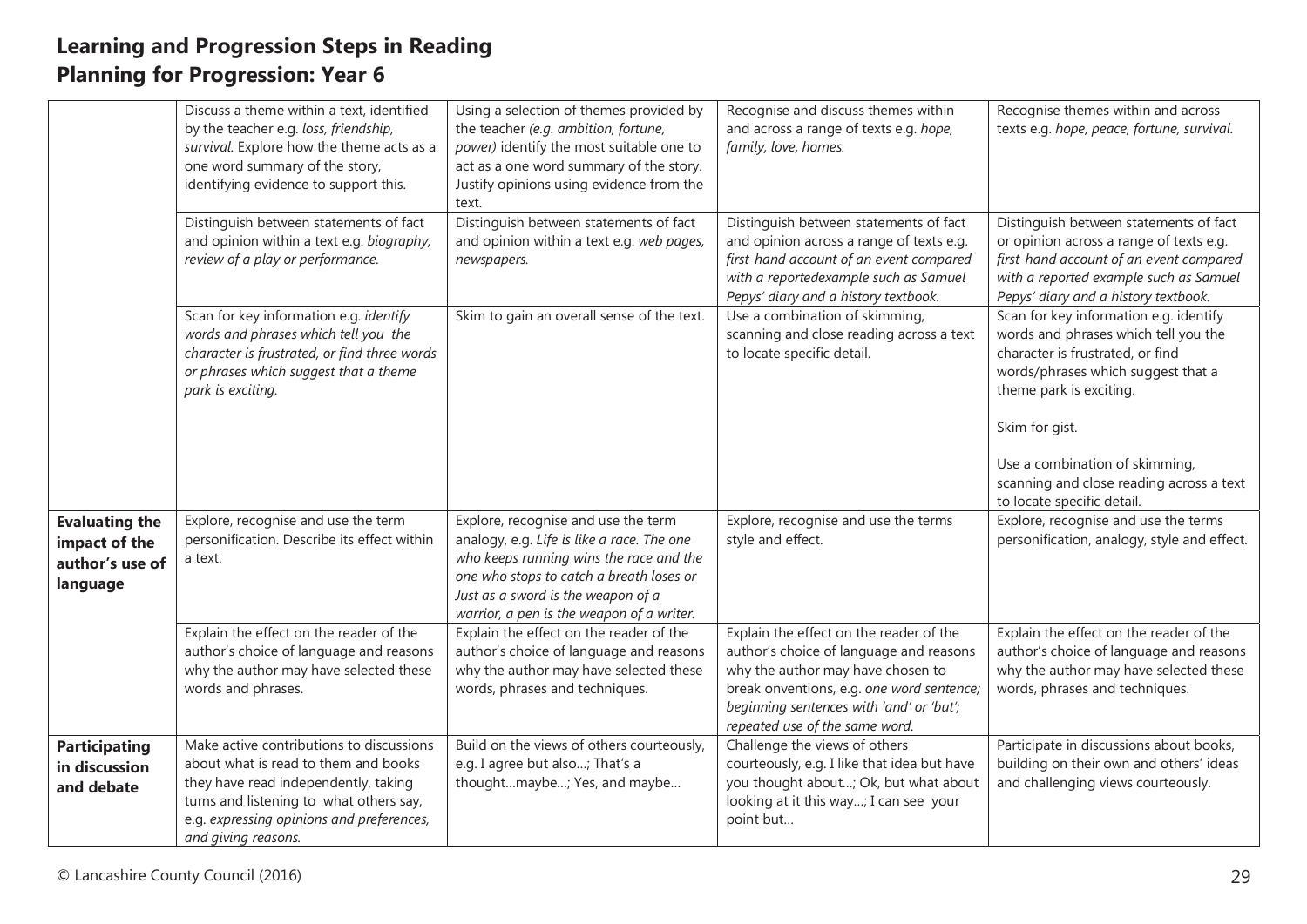| Prepare and deliver simple presentations,<br>explaining and discussing their<br>understanding of what they have read.                                                                                                           | Prepare and deliver a short formal<br>presentation, explaining and discussing<br>their understanding of what they have<br>read.                                             | Prepare and deliver formal presentations,<br>including for debates, explaining and<br>discussing their understanding of what<br>they have read.                                                                                                                                            | Explain and discuss their understanding<br>of what they have read, including<br>through formal presentations and<br>debates.<br>Prepare formal presentations individually<br>or in groups. |
|---------------------------------------------------------------------------------------------------------------------------------------------------------------------------------------------------------------------------------|-----------------------------------------------------------------------------------------------------------------------------------------------------------------------------|--------------------------------------------------------------------------------------------------------------------------------------------------------------------------------------------------------------------------------------------------------------------------------------------|--------------------------------------------------------------------------------------------------------------------------------------------------------------------------------------------|
| Prepare and deliver a short oral<br>presentation linked to reading, e.g.<br>about a character, famous person.<br>Deliver to a small group, e.g. guided<br>reading group.                                                        | Prepare and use visual aids to support an<br>oral presentation linked to reading, e.g.<br>pictures, props, ICT.                                                             | Prepare and use notes to support an oral<br>presentation, e.g. cue cards.                                                                                                                                                                                                                  | Use notes to support presentation of<br>information.                                                                                                                                       |
| Respond to a question submitted by an<br>audience/group member following a<br>presentation linked to reading. Spend<br>time structuring a<br>response to the question before<br>presenting it orally using Standard<br>English. | Using Standard English, respond to<br>questions generated by a presentation,<br>re stating the original standpoint and<br>supporting with further information and<br>ideas. | Use formal language (e.g. the<br>subjunctive; the passive voice,<br>nominalisation) to respond to questions<br>generated by a presentation linked to<br>reading and/or research, e.g. If I were<br>to; My conscience requires that; It<br>could be argued that; The proposed<br>suggestion | Respond to questions generated by a<br>presentation.                                                                                                                                       |

| Year 6      |                   |            |               |               |             |
|-------------|-------------------|------------|---------------|---------------|-------------|
| accommodate | category          | disastrous | immediate(ly) | privilege     | sincere(ly) |
| accompany   | committee         | embarrass  | interrupt     | profession    | sufficient  |
| according   | competition       | especially | marvellous    | pronunciation | suggest     |
| achieve     | conscious*        | exaggerate | mischievous   | recommend     | symbol      |
| aggressive  | controversy       | frequently | necessary     | relevant      | system      |
| appreciate  | correspond        | quarantee  | opportunity   | restaurant    | thorough    |
| attached    | criticise (critic | harass     | parliament    | sacrifice     | variety     |
|             | $+$ ise)          |            |               |               |             |
| awkward     | definite          | identity   | prejudice     | signature     | vehicle     |
| yacht       |                   |            |               |               |             |